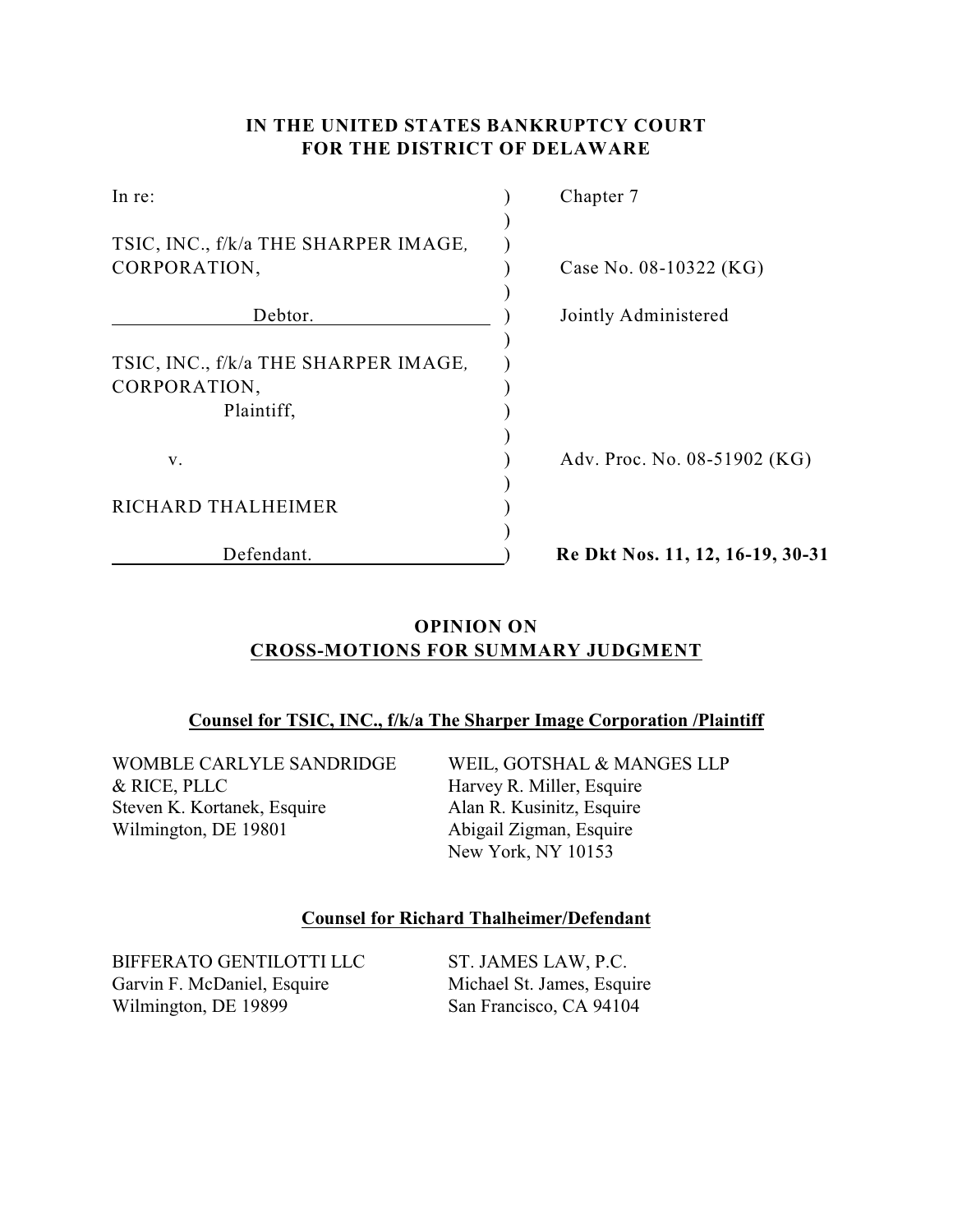#### **I. INTRODUCTION<sup>1</sup>**

On December 31, 2008, TSIC, Inc. f/k/a Sharper Image Corporation (the "Debtor"), filed a complaint commencing this adversary proceeding seeking to avoid a \$6,055,000 severance payment made to former director and Chief Executive Officer ("CEO") Richard Thalheimer ("Thalheimer"). The Court has before it cross motions for summary judgment. Debtor filed a motion for summary judgment requesting the Court to find that the severance payment is an avoidable fraudulent transfer pursuant to Sections 11 U.S.C.  $\S$ § 548(a)(1)(B)(i) and (ii)(IV), of the United States Bankruptcy Code (the "Code"). Thalheimer also filed a motion for summary judgment requesting the Court to find that the severance payment is not a fraudulent transfer and therefore to dismiss the adversary proceeding or, in the alternative, to deny Debtor's motion (collectively the "Motions"). The parties fully briefed the Motions and the Court heard oral argument on March 22, 2010.

The Court will grant the Debtor's motion for summary judgment and deny Thalheimer's cross-motion for summary judgment.

#### **II. JURISDICTION**

The Court's jurisdiction rests upon 28 U.S.C. §§ 157(b)(1) and 1334(b) and (d). The adversary proceeding is a core proceeding pursuant to 28 U.S.C.  $\S 157(b)(2)(A)$ , (B) and (O).

 $<sup>1</sup>$  "The court is not required to state findings or conclusions when ruling on a motion under</sup> Rule 56. . . ." Fed. R. Bankr. P. 7052(a)(3). Accordingly, the Court herein makes no findings of fact and conclusions of law pursuant to Rule 7052 of the Federal Rules of Bankruptcy Procedure.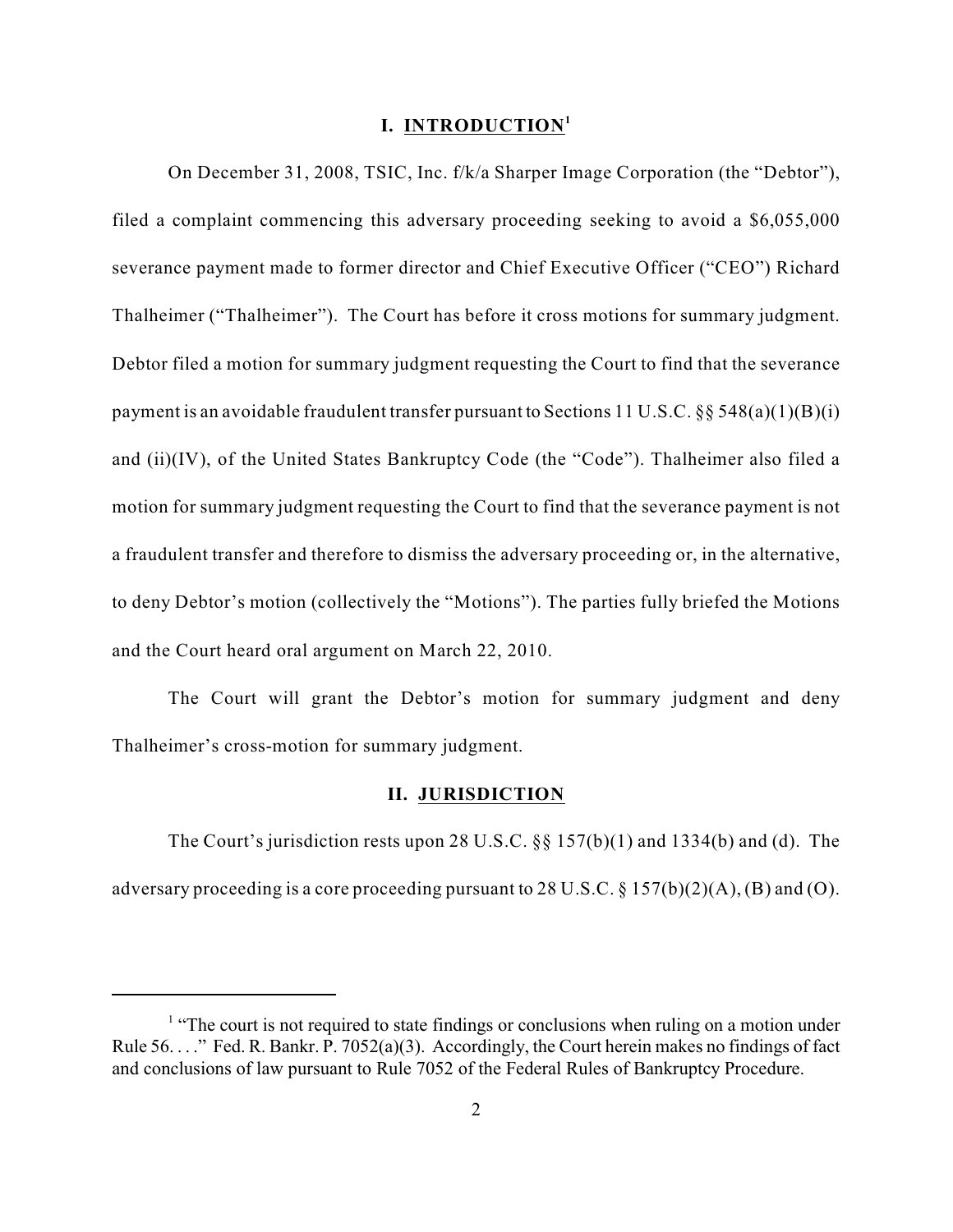#### **III. STANDARD OF REVIEW**

Federal Rule of Civil Procedure 56, made applicable to this adversary proceeding by Federal Rule of Bankruptcy Procedure 7056, provides for summary judgment where "the pleadings, the discovery and disclosure material on file, and any affidavits show that there is no genuine issue as to any material fact and that the moving party is entitled to judgment as a matter of law." Fed. R. Civ. P. 56(c); Fed. R. Bankr. P. 7056. On a motion for summary judgment, the moving party must demonstrate that no genuine issue of material fact exists. *Celotex Corp. v. Catrett*, 477 U.S. 317, 323 (1986). An issue of material fact is considered genuine if the evidence is such that a finder of fact could reasonably return a verdict for the non-moving party. *Anderson v. Liberty Lobby, Inc.*, 477 U.S. 242, 248 (1986). A properly supported motion for summary judgment "will not be defeated by the mere existence of some factual dispute between the parties," unless the dispute over those facts has the potential to affect the lawsuit's outcome. *Orsatti v. N.J. State Police*, 71 F.3d 480, 482 (3d Cir. 1995).

The moving party bears the initial burden of proving an absence of a genuine issue of material fact. *Celotex Corp.*, 477 U.S. at 323; *Goodman v. Mead Johnson & Co.*, 534 F.2d 566, 573 (3d Cir.1976), *cert denied*, 429 U.S. 1038 (1977). "Once a case has been made in support of summary judgment, [the burden shifts and] the party opposing the motion has the affirmative burden of coming forward with *specific* facts evidencing a need for trial." *Ponzoni v. Kraft General Foods, Inc.*, 774 F.Supp. 299, 308 (D.N.J.1991), *aff'd,* 968 F.2d 14 (3d Cir.1992)(emphasis in original); *Anderson*, 477 U.S. at 250.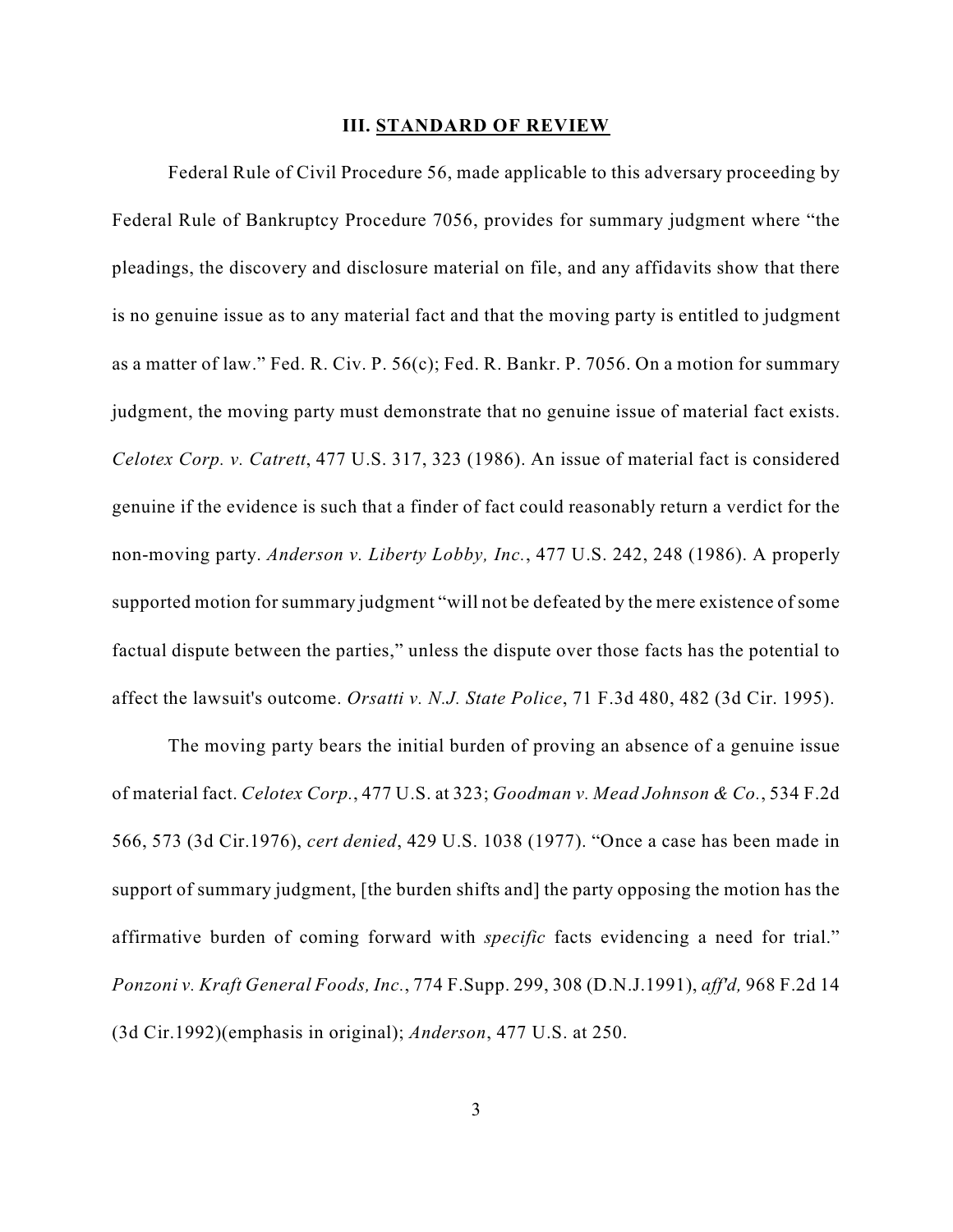Because only the existence of a genuine issue of fact can defeat a motion for summary judgment, "there is no issue for trial unless there is sufficient evidence favoring the nonmoving party for a jury to return a verdict for that party." *Anderson*, 477 U.S. at 249. "If the evidence is merely colorable or is not significantly probative, summary judgment may be granted." *Id.* (citations omitted). Additionally, when parties submit cross-motions for summary judgment "each motion must be considered on its own merits, and both may be denied." William W. Schwarzer, et al., *The Analysis and Decision of Summary Judgment Motions,* 139 F.R.D. 441, 499 (1992). Further, "even though each party believes it is entitled to recover as a matter of law, genuine factual disputes may remain" and "courts are no more permitted to resolve such disputes on cross-motions for summary judgment than on a single motion." *Id.*

### **IV. FACTS**

#### **A. The Employment Agreement**

In 1977 Thalheimer became Debtor's CEO, majority shareholder and chairman of the board of directors. (Declaration of Richard Thalheimer "Thalheimer Decl. " ¶ 2). Thalheimer retained all three roles until 2002, when Thalheimer's ownership fell below fifty percent of the outstanding shares of Debtor and he was no longer the majority shareholder. ( Thalheimer Decl. ¶ 3). Thalheimer served as CEO without the benefit of an employment contract until October 21, 2002, when he entered into a formal written employment contract with Debtor. (Thalheimer Decl. ¶ 3). Thalheimer and Debtor were each represented by their own counsel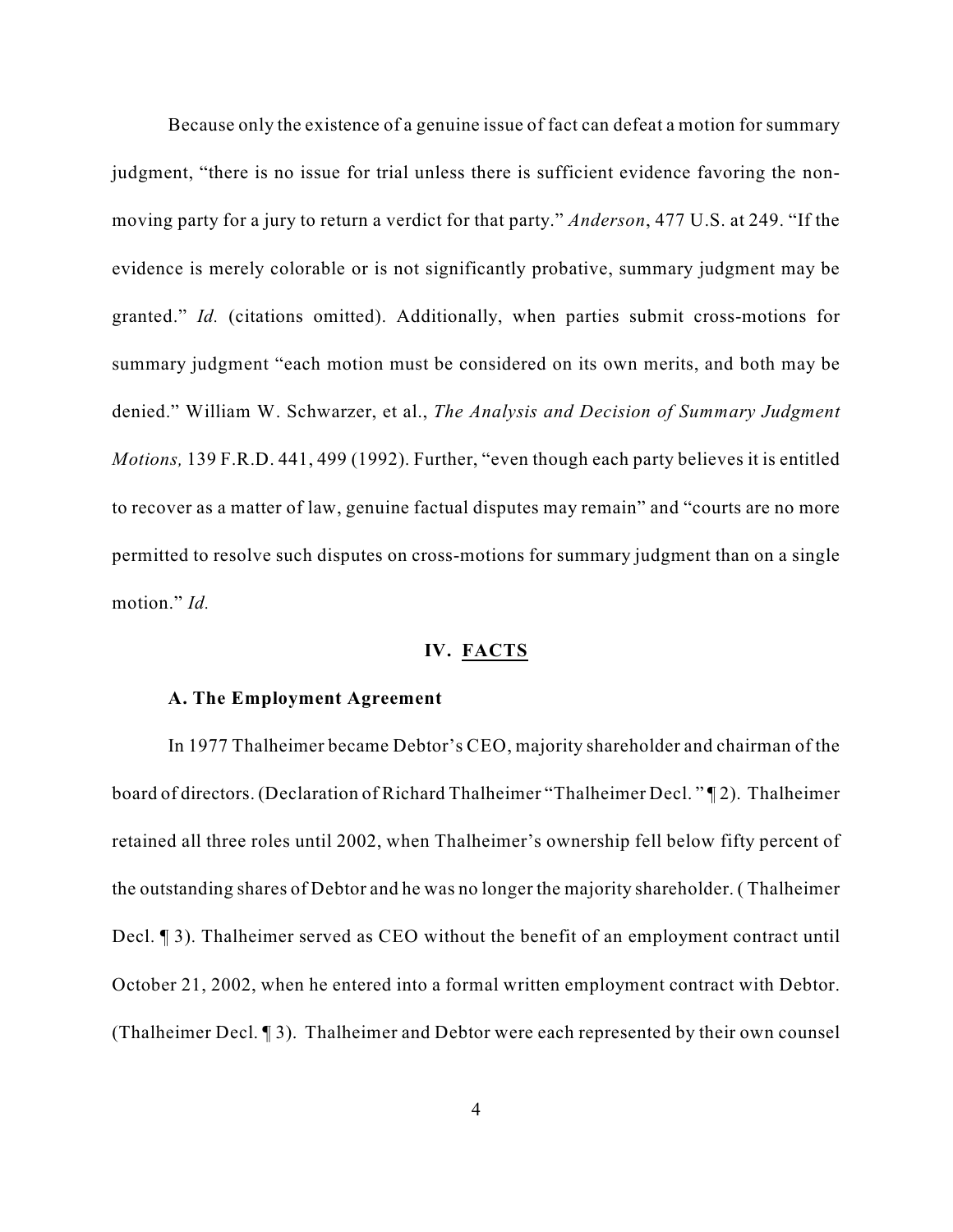and executed a valid arm's length agreement (the "Employment Agreement") (Thalheimer Decl. ¶ 3). The Employment Agreement provided, in pertinent part, that Thalheimer would receive a base salary of \$850,000 dollars subject to review, an executive retirement package under a supplemental executive retirement plan ("SERP"), and a severance package upon termination of his employment regardless of cause. (Adversary Docket No. 12 at "Appendix A," referred to as "Employment Agreement").

In March 2006, Knightspoint Capital Partners ("Knightspoint"), a private equity group, became Debtor's majority shareholder and demanded board representation. (Thalheimer Decl. ¶ 3). To avoid a proxy fight, Thalheimer reached an agreement with Knightspoint whereby Thalheimer remained a director and CEO. (Adversary Docket No. 12 at "Appendix B," referred to as "Thalheimer Dep." at 37  $\&$  38). The agreement also required some existing board members to resign. (Thalheimer Dep. at 37-38). In July 2006, Debtor held elections and Debtor's new board was comprised of three directors previously selected by Thalheimer, three Knightspoint directors, and three independent directors. (Thalheimer Dep. at 37-38). Among the three Knightspoint directors was Jerry Levin ("Levin"), a highlyregarded business turnaround specialist. (Thalheimer Dep. at 46). In August 2006, Levin requested a board meeting and following that meeting Thalheimer received notice that the Knightspoint directors intended to replace him as CEO. (Thalheimer Dep. at 77, 85 & 109).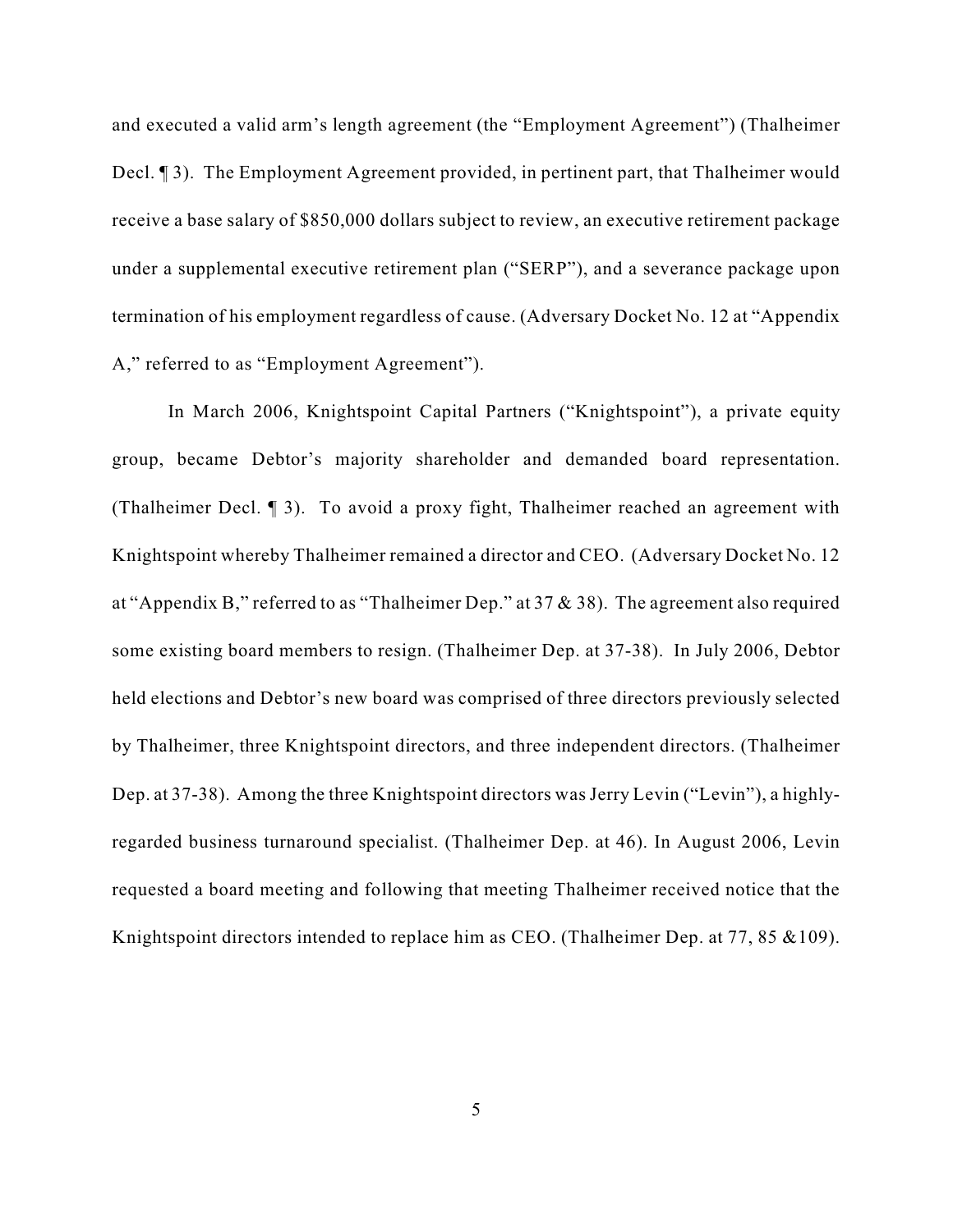#### **B. The Settlement Agreement**

On September 25, 2006, the Debtor's board of directors held a meeting and passed a special resolution officially terminating Thalheimer as CEO. (Thalheimer Decl. ¶ 7). Following the meeting, Thalheimer received notice of his termination. The notice failed to state whether he was being removed with or without cause. (Thalheimer Decl. ¶ 7). Instead, the notice only stated that the board of directors would reach its determination of cause or no cause within thirty days. (Thalheimer Decl. ¶ 7). On October 24, 2006, Thalheimer and Debtor entered into a tolling agreement which gave Debtor's board of directors additional time to decide whether Thalheimer should be removed with or without cause. (Adversary Docket No. 12 "Appendix H," referred to as "Emails").

As a result of negotiations, Thalheimer and Debtor entered into a "Settlement Agreement" in December 2006 that provided for Thalheimer to receive \$1.775 million in severance, \$3.9 million in SERP benefits, \$300,000 in secretarial and office allowances, and up to \$800,000 in reasonable attorney's fees in negotiating the Settlement Agreement. (Adversary Docket No. 12 at "Appendix I", referred to as "Settlement Agreement" at 1). As a condition to signing the Settlement Agreement, the board of directors required Thalheimer to resign and waive any future claim or lawsuit against the Debtor. (Settlement Agreement at 3-5).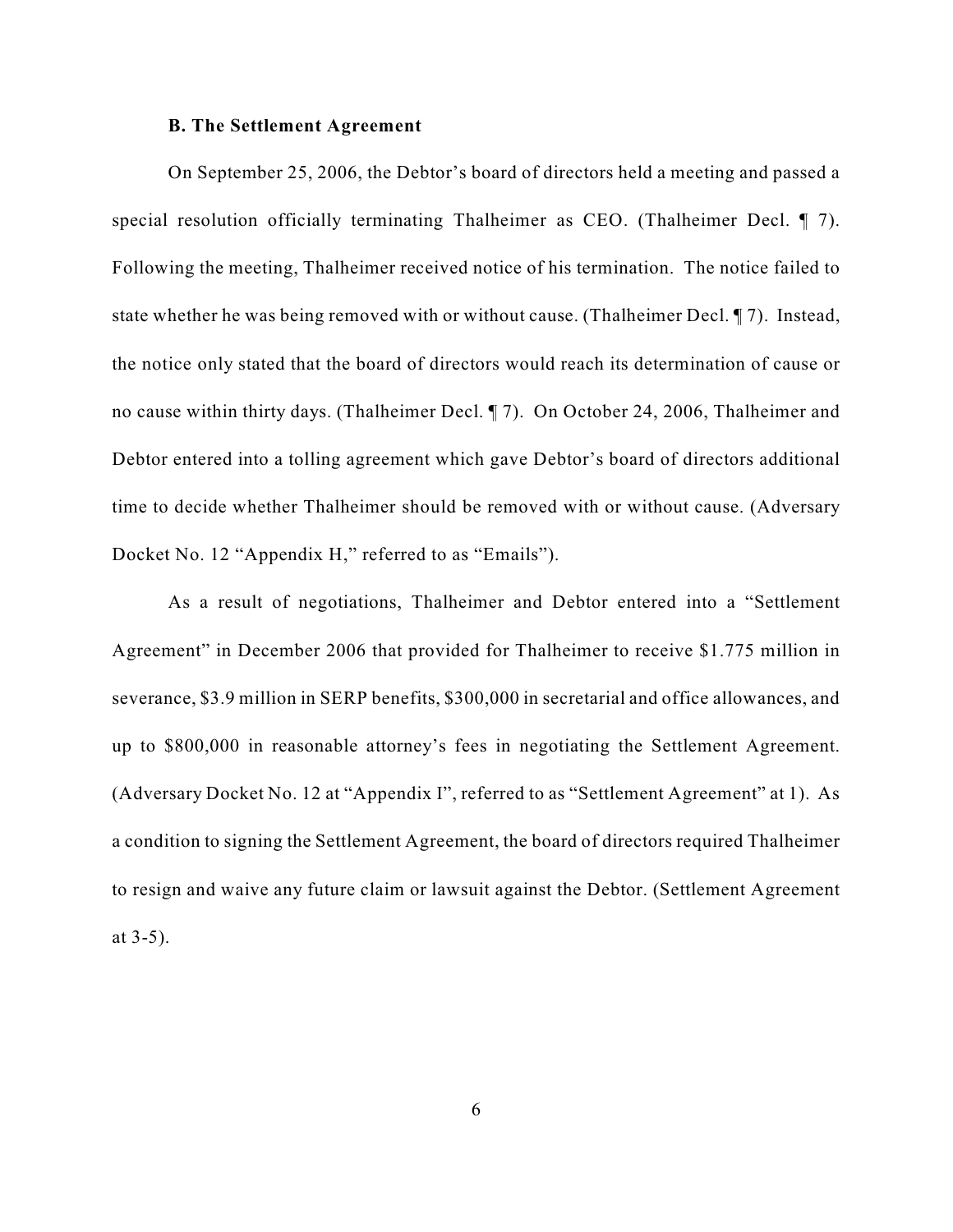#### **C. Severance Payment**

Thalheimer resigned from the board of directors in December 2006. (Decl. Thalheimer ¶ 10). However, tax consideration, 26 U.S.C.A. § 409A ("IRS Rule 409A"), prevented Debtor from paying Thalheimer's \$6,055,000 severance until April 2007. ( Thalheimer Decl. ¶ 10). In April 2007, Thalheimer received his severance from Debtor and less than a year later, Debtor commenced this bankruptcy case by filing a voluntary Chapter 11 petition. (Thalheimer Decl. ¶ 10).

#### **IV. DISCUSSION**

There are four central legal issues confronting the Court on the cross-motions for summary judgment as to which there are no material facts in dispute:

1. Is a transferee's entitlement to a severance payment fixed on the date the transfer was made or when a debtor incurred the obligation?

2. Is the relevant time for purposes of Section 548 when the transfer is made or the underlying contract date?

3. Does a severance payment constitute satisfaction of an antecedent debt that establishes reasonably equivalent value?

4. Is a severance payment to an insider a transfer made in the ordinary course of business?

7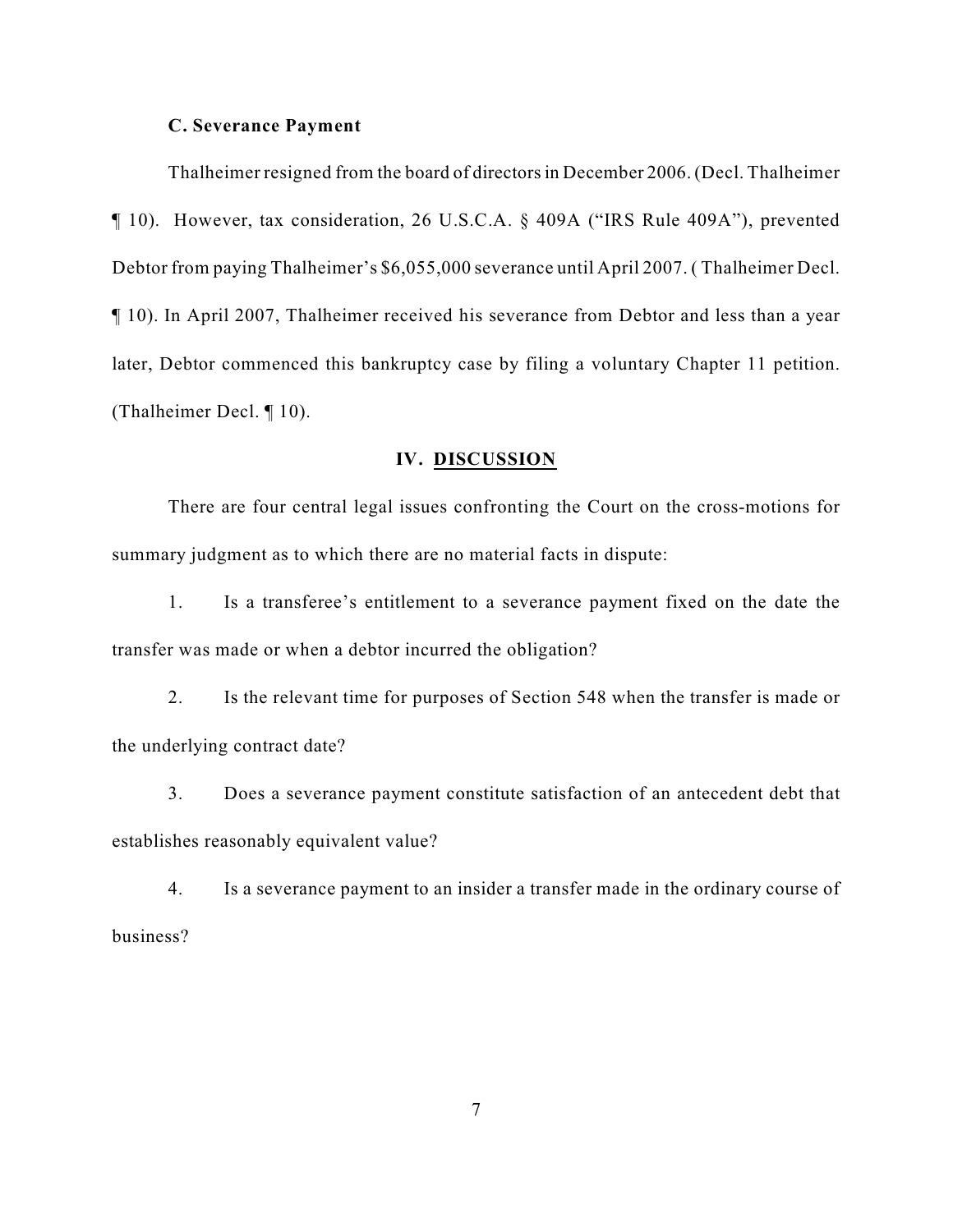#### **A. Applicable Law**

A fraudulent transfer under Section  $548(a)(1)(B)$  entitles the trustee to avoid any transfer or obligation incurred by the debtor if the transfer was made or incurred on or within two years before debtor's bankruptcy and the debtor "received less than a reasonably equivalent value in exchange" for that transfer. Section 548 covers two types of fraud: actual fraud under Section (a)(1)(A), and constructive fraud under Section (a)(1)(B). At issue is whether Thalheimer's severance was a constructive fraudulent transfer. Pursuant to  $548(a)(1)(B)(ii)(IV)<sup>2</sup>$ , the trustee must demonstrate that a transfer or obligation was incurred for less than reasonably equivalent value and then must show that one of the four conditions set forth in subsection  $(B)(ii)$  is met, including: the debtor was or thereby became insolvent, the debtor was engaged in business or was about to engage in business for which any property remaining with the debtor was an unreasonably small capital, the debtor intended to incur or believed it would incur debts that would be beyond its ability to repay as they matured, or the debtor made the transfer or incurred the obligation to or for the benefit of an insider under an employment contract and not in the ordinary course of business. 11 U.S.C. § 548(a)(1)(B)(i), (ii)(I)-(IV) (2010). Fraud upon creditors is presumed once the plaintiff establishes the requisite elements of the statute. *See In re Fruehauf Trailer Corp*.,

<sup>2</sup> Section 548(a)(1)(B)(ii)-(IV) provides a transfer is avoidable when a debtor:

<sup>(</sup>B)(i) received less than a reasonably equivalent value in exchange for such transfer or obligation; and

<sup>(</sup>IV) made such transfer to or for the benefit of an insider, or incurred such obligation to or for the benefit of an insider, under an employment contract and not in the ordinary course of business.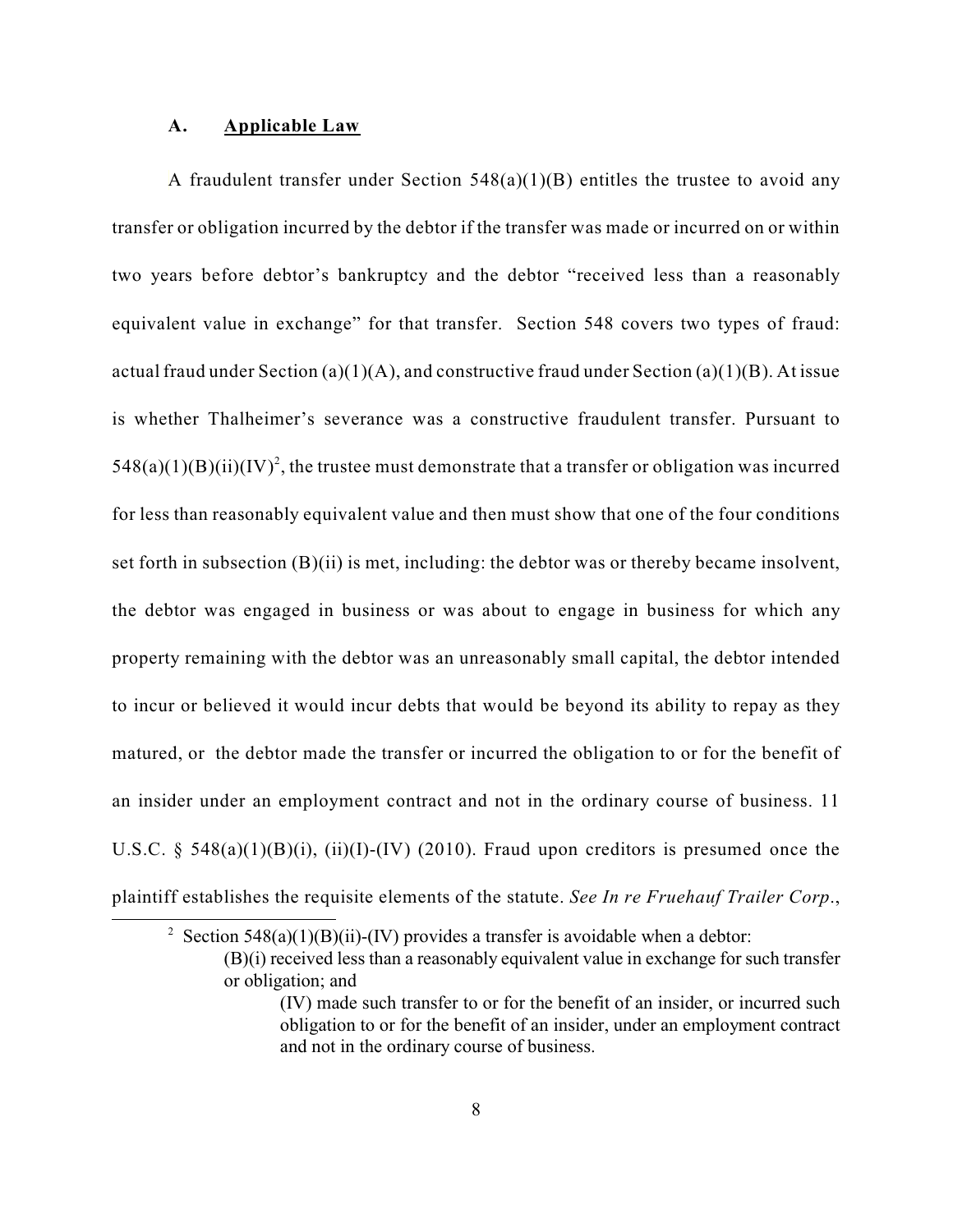444 F.3d 203, 210 (3d Cir. 2006) (citing *Mellon Bank, N.A. v. Metro Comms., Inc*., 945 F.2d 635, 645 (3d Cir.1991)).

## **B. Thalheimer's Severance Payment Was Made Within Two Years Before The Filing Of Debtor's Petition**

An issue in this case is whether the transfer was "made or incurred" within the twoyear look-back period of Sections  $548(a)(1)(B)(i)$  and (ii)(IV). The Court refers to both the legislative history and plain meaning of Section 548.

In 2005, Congress made substantial changes to the Code through the enactment of the *Bankruptcy Abuse Prevention and Consumer Protection Act of 2005* ("BAPCPA"). Relevant to the present case was BAPCPA's amendment to Section 548 which enhances the ability to recover avoidable transfers and excessive prepetition compensation, such as loans and bonuses paid to corporate insiders of a debtor. The amendment brought two changes that made it easier for a trustee to avoid pre-petition transfers. First, the amendment extended the one-year reach-back period for fraudulent transfers to two years. Second, it amended subsection (a) to permit the recovery of any transfer to or obligation incurred for the benefit of an insider under an employment contract. (H. Report No. 109-31 to accompany S. 256, 109th Cong., 1st Sess. (2005) pp. 132, 134, 154; *available at* 2005 U.S.C.C.A.N. 88, at 192, 194, 211).

Comments addressing the purpose of the 2005 amendment make it clear that Congress intended to eliminate excessive insider payments under employment contracts that prejudice general unsecured creditors in light of the Enron and WorldCom bankruptcy cases. 151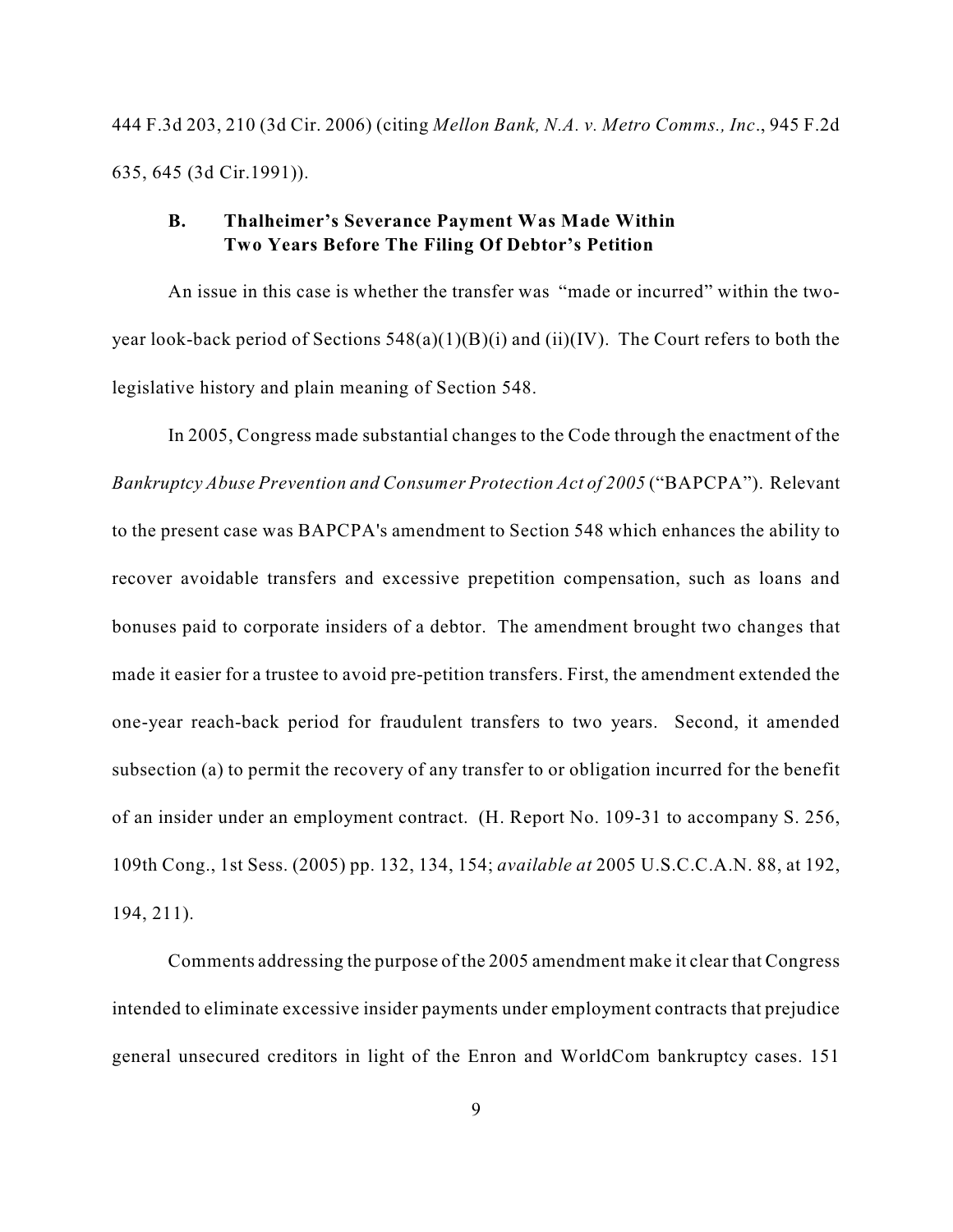Cong. Rec. S1979-01, 2005 WL 4977395 at \*21-26 (Cong. Rec. Mar, 2005). As Senator Richard J. Durbin stated: "[M]y amendment would address fraudulent transfers made by corporate insiders, all those huge payouts and loans and bonuses and transactions that went to these corporate executives as the company was headed to bankruptcy." 151 Cong. Rec. S1979-01, 2005 WL 4977395 at \*21-26 (Cong. Rec. Mar, 2005). Several critical commentaries note that the statute "makes a transaction avoidable as constructively fraudulent without any reference whatsoever to the financial condition of the debtor." Hon. Bruce A. Markell, Changes to Avoiding Powers Brought About by the Bankruptcy Abuse Prevention and Consumer Protection Act of 2005. SL068 ALI-ABA 247 (2005): *Collier On Bankruptcy* (15th ed.) § 548.05. The significance of the amendment is the elimination of proof of insolvency when a payment or transfer is to an insider and the party challenging the transfer establishes the other requirements.

Thalheimer argues, contrary to Congressional intent, that the severance payment is barred by the two-year requirement of Section 548 because the Debtor incurred an obligation that was contingent upon his termination dating back to the date of the Employment Agreement in 2002. (Adversary Docket No. 17 referred to as "Thalheimer Brief" at 11-12). In support of his argument, Thalheimer cites several Third Circuit cases that require a court to adopt the date of the underlying agreement in determining if a claim accrued within two years prior to the bankruptcy. (Thalheimer Brief at 12-13).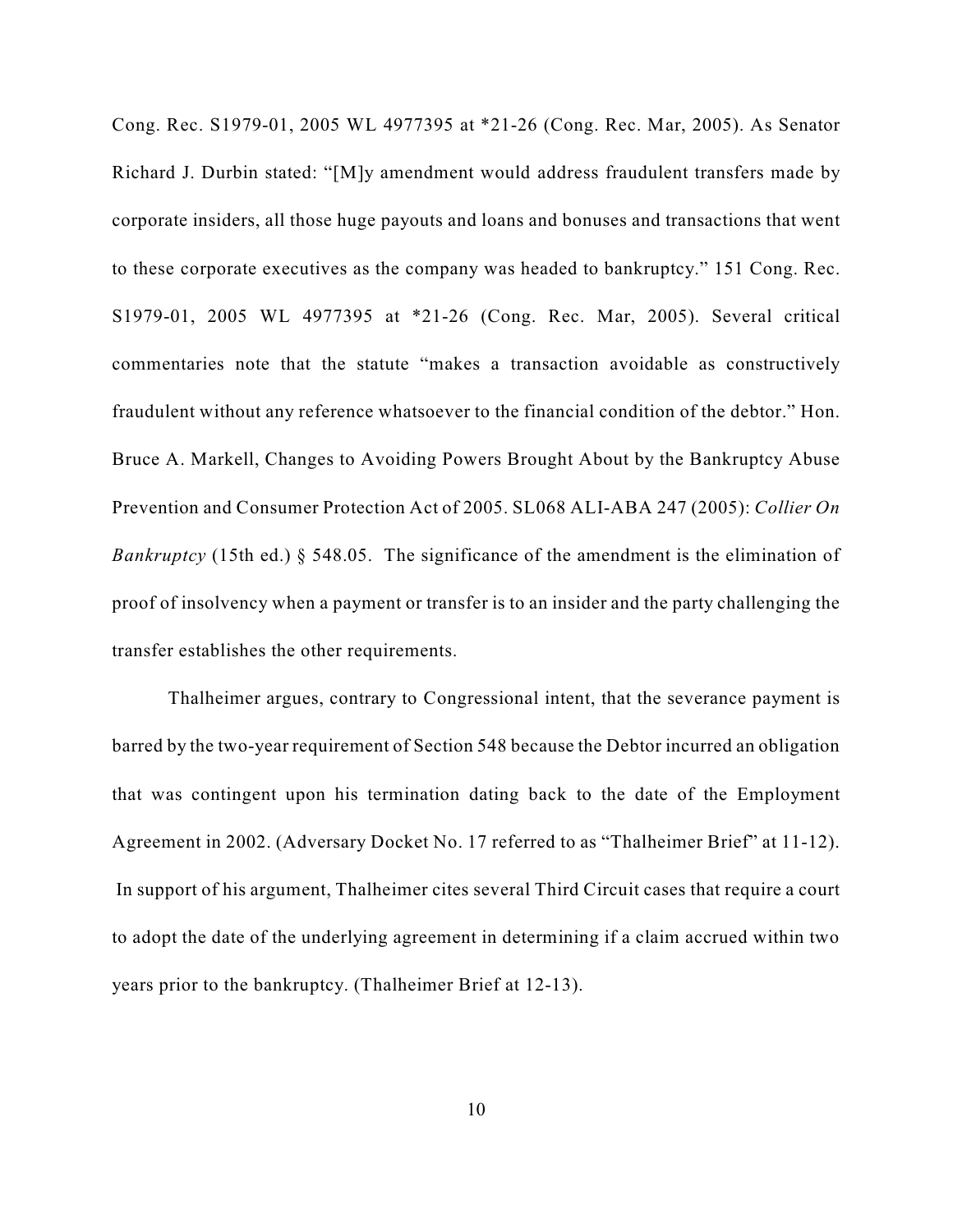In response, Debtor asserts that a plain reading of Section 548 compels the conclusion that a trustee can avoid any transfer that was either made or incurred within two years of the bankruptcy. (Adversary Docket No. 30 referred to as "Debtor Letter" at 3-4). Debtor argues that Section 548 includes transfers that were made or incurred within two years prior to the petition date. (Debtor Letter at 3-4). Here, the Debtor asserts that because the transfer was incurred by virtue of the Settlement Agreement in December 2006, the transfer is within the statutory two-year period. (Debtor Letter at 4).

The instant case presents the very situation that Congress intended to remedy when amending Sections  $548(a)(1)(B)(i)$  and  $(ii)(IV)$ . Debtor incurred Thalheimer's severance in December 2006 while Thalheimer was still a member of Debtor's board of directors. While Thalheimer did not receive payment until April 2007, after he was a director, the effect of incurring the obligation under the Settlement Agreement unduly prejudiced the general unsecured creditors. Section 548 addresses when transfers were "made or incurred"— not when transfers were received. The Court further agrees with Debtor's plain reading of Sections  $548(a)(1)(B)(i)$  and  $(ii)(IV)$  that a trustee "may avoid any transfer . . . incurred by the debtor, that was *made or incurred on or within 2 years before the date of the filing of the petition* . . . ." (emphasis added). Construing the statute to apply only when the Debtor made the transfer would contradict the plain meaning of the statute and undermine legislative intent. If Thalheimer were correct, insiders could orchestrate the timing of the transfers, i.e., the payment of severance benefits, to occur after resignation when they were no longer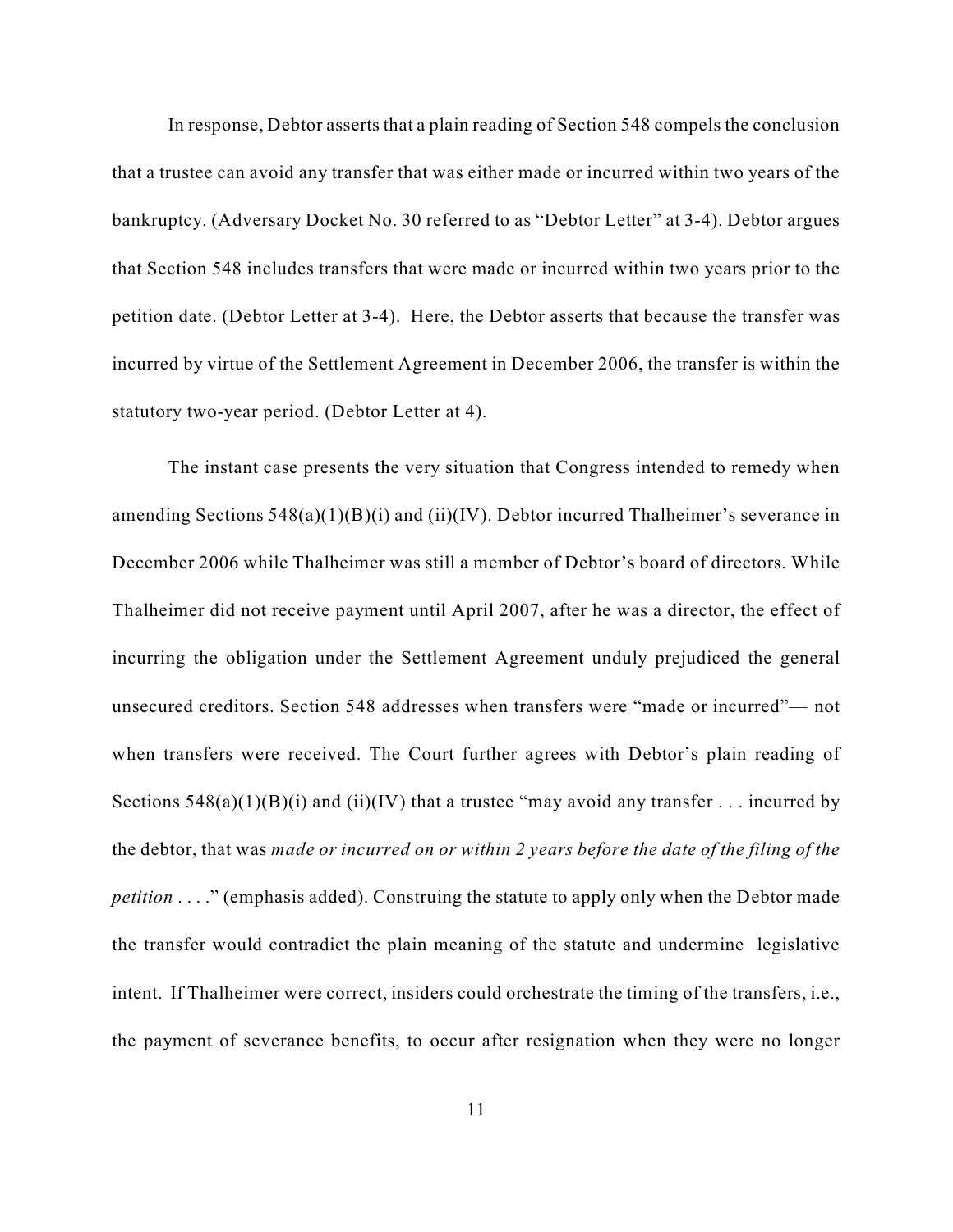insiders. The Court further notes that while Thalheimer devotes much of his argument to citing Third Circuit case law, none of the cases cited involve fraudulent transfers made to insiders pursuant to Section 548. For these reasons, the Court finds that the severance payment to Thalheimer satisfies the two-year requirement.

## **C. Thalheimer Was A Statutory Insider When He Executed The Employment Agreement**

The issue of the time frame in which a transferee has statutory insider status is one of first impression in this District but is an issue which other courts have addressed. Under Third Circuit precedent, the determination of an insider is "best described as a mixed question of law and fact." *In re Winstar Communications, Inc.*, 554 F.3d 382, 394 (3d Cir. 2009). The definition of "insider" under the Code is flexible and not amenable to precise formulation. An insider is any person or entity whose relationship with a debtor is sufficiently close that any transactions between them ought to be subjected to closer scrutiny than those occurring at arm's length. *In re Dan-Ver Enterprises, Inc.,* 86 B.R. 443, 449 (Bankr.W.D. Pa.1988). There are two types of insiders for the purposes of Section 548: statutory insiders pursuant to Sections  $548(a)$  and  $101(31)$  of the Code, and non-statutory insiders as defined in *In re Winstar Communications, Inc.*, 554 F.3d at 394<sup>3</sup>. The description of an "insider" to a debtor corporation under Section 101(31) includes any of the following: (i) director; (ii)

<sup>&</sup>lt;sup>3</sup> The court in *Winstar* carefully analyzed the "nonstatutory insider" status issue and held that the supplier qualified as such. The court held that actual control is not necessary to deem a person or entity a nonstatutory insider. The determination turns on whether the creditor's close relationship to the debtor suggests the absence of arm's length in a transaction. *Winstar*, 554 F.3d at 396-97.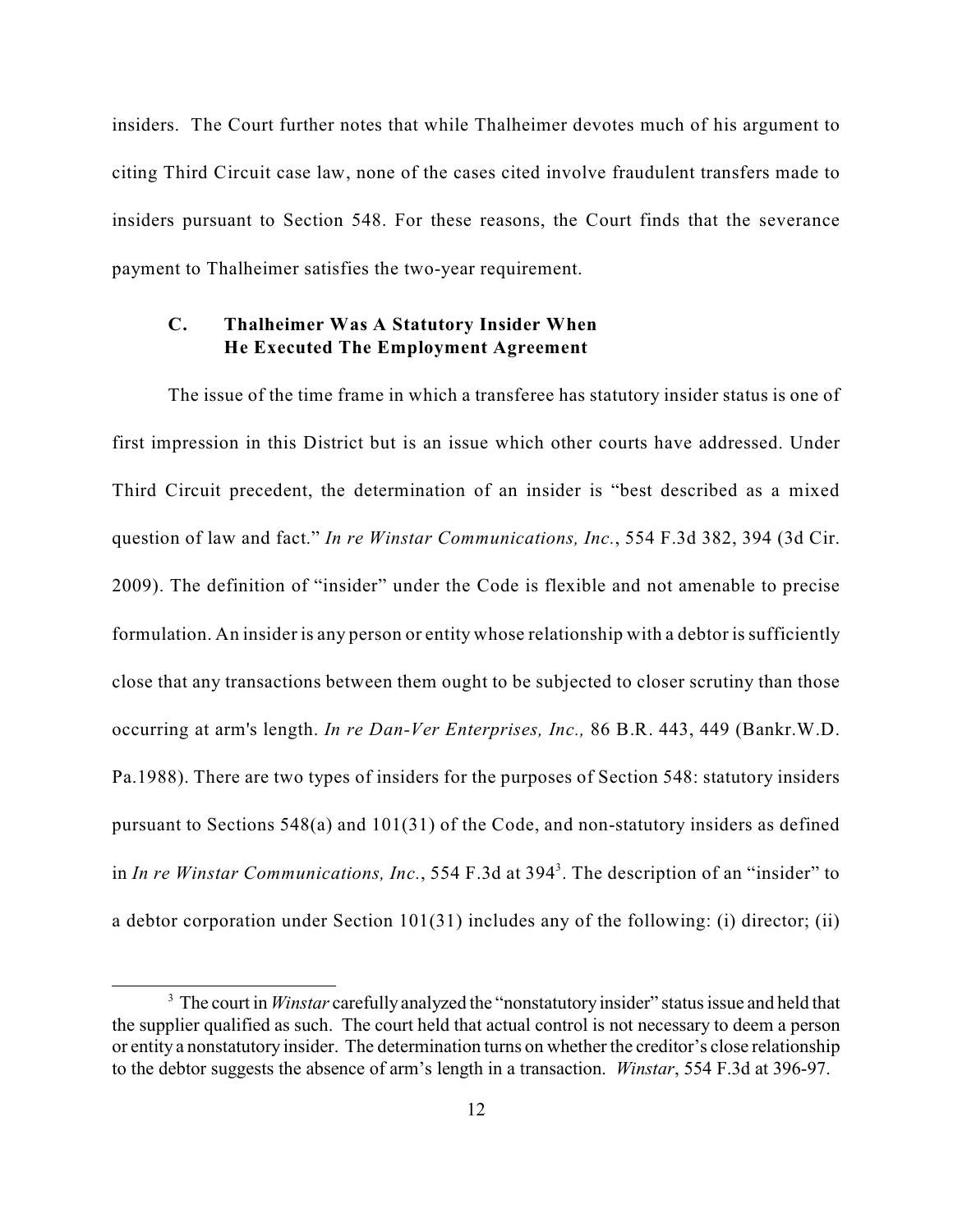officer; (iii) person in control; (iv) partnership in which the debtor is a general partner; (v) general partner of the debtor; or (vi) relative of a general partner, director, officer, or person in control of the debtor. 11 U.S.C.  $\S$  101(31)(B).

*In In re Pittsburgh Cut Flower Company, Inc.*, 124 B.R. 451 (Bankr. W.D. Pa. 1991), the Western District of Pennsylvania held that in determining whether a transferee is an insider, the pertinent time is the date of their agreement. *Id.* at 460. In *Pittsburgh*, the debtor and defendant entered into a partnership agreement to construct warehouses. *Id.* at 454. Defendant, a general partner, owned forty percent of the partnership while the debtor, a limited partner, owned sixty percent. *Id.* at 454-455. Over time, defendant became a limited partner and then sold his interest in the partnership to the debtor. *Id.* at 455. Five months after the sale, debtor filed for bankruptcy and sought to avoid the sale asserting it was a fraudulent conveyance made to an insider. *Id.* at 456. The court in *Pittsburgh* concluded that the sale was not avoidable because defendant was not a general partner (i.e. an insider) at the time of the sale. *Id.* at 456.

While the facts and circumstances of *Pittsburgh* are quite different than the facts in this case, the recent decision in *In re TransTexas Gas Corp.*, 2010 WL 447323 (5th Cir. Feb. 10, 2010), appears to address closely the situation before the Court. In *TransTexas* ("TransTexas"), TransTexas entered into a three-year employment contract with its founder, CEO, and chairman of the board of directors, John Stanley ("Stanley"). *Id.* at \*1. The employment contract provided that in the event of termination, Stanley would be entitled to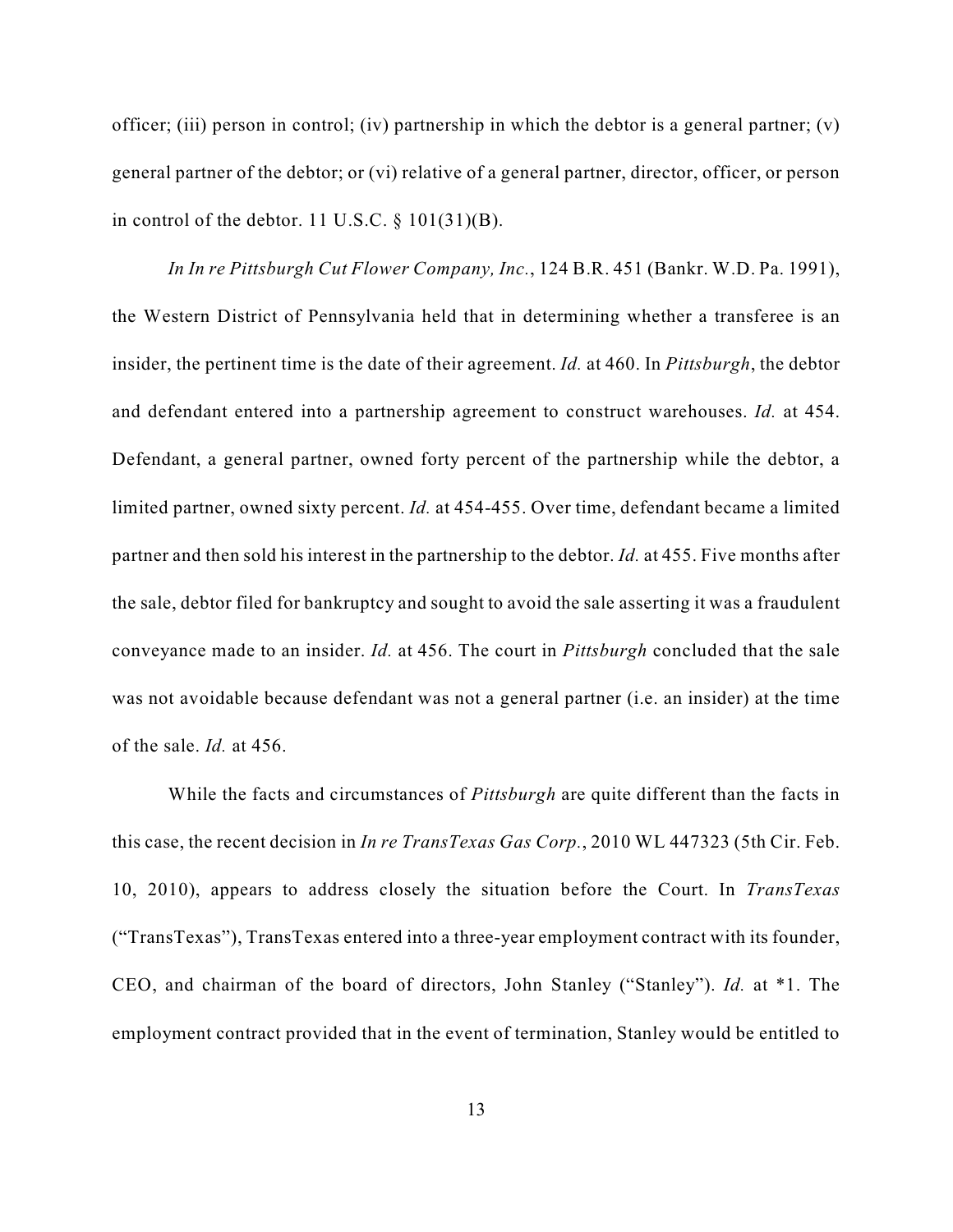\$3 million if the termination was without cause and \$1.5 million in the event the termination occurred with cause. *Id.* If Stanley voluntarily left, he would receive no severance. *Id.* Less than one year prior to debtor's bankruptcy, debtor's board of directors decided to terminate Stanley. *Id.* at \*1-2. After this meeting, Stanley entered into discussions with debtor's board of directors and executed a separation agreement that expressly superceded the employment contract and provided Stanley a severance payment of \$3 million upon his resignation as CEO and director. *Id.* at \*2. Three months after Stanley's termination, the debtor filed its bankruptcy. *Id.* When determinating if Stanley was an insider, the court held that pursuant to Section 548, "there is no textual limitation of insider status to the time in which the transfer is made" and for the purposes of Section 548 "it was "enough" that Stanley was undisputably an insider at the time he entered into the relevant obligation." *Id.* at 5.

In his motion, Thalheimer urges the Court to consider the date Thalheimer received his severance payment for the purposes of determining whether he was an insider under Section 548 of the Code. (Thalheimer Brief at 17). Thalheimer alleges that neither case law nor legislative history supports a finding that the date of an employment contract can be used to make this determination. (Adversary Docket No. 19 referred to as "Reply Thalheimer Brief" at 8-9) Thalheimer further asserts that the date of receiving the severance payment should be used because IRS Rule 409A precludes public companies like Debtor from making severance payments until six months after terminating an insider. (Thalheimer Brief at 5). Thalheimer also concludes that he is not neither a statutory nor a non-statutory insider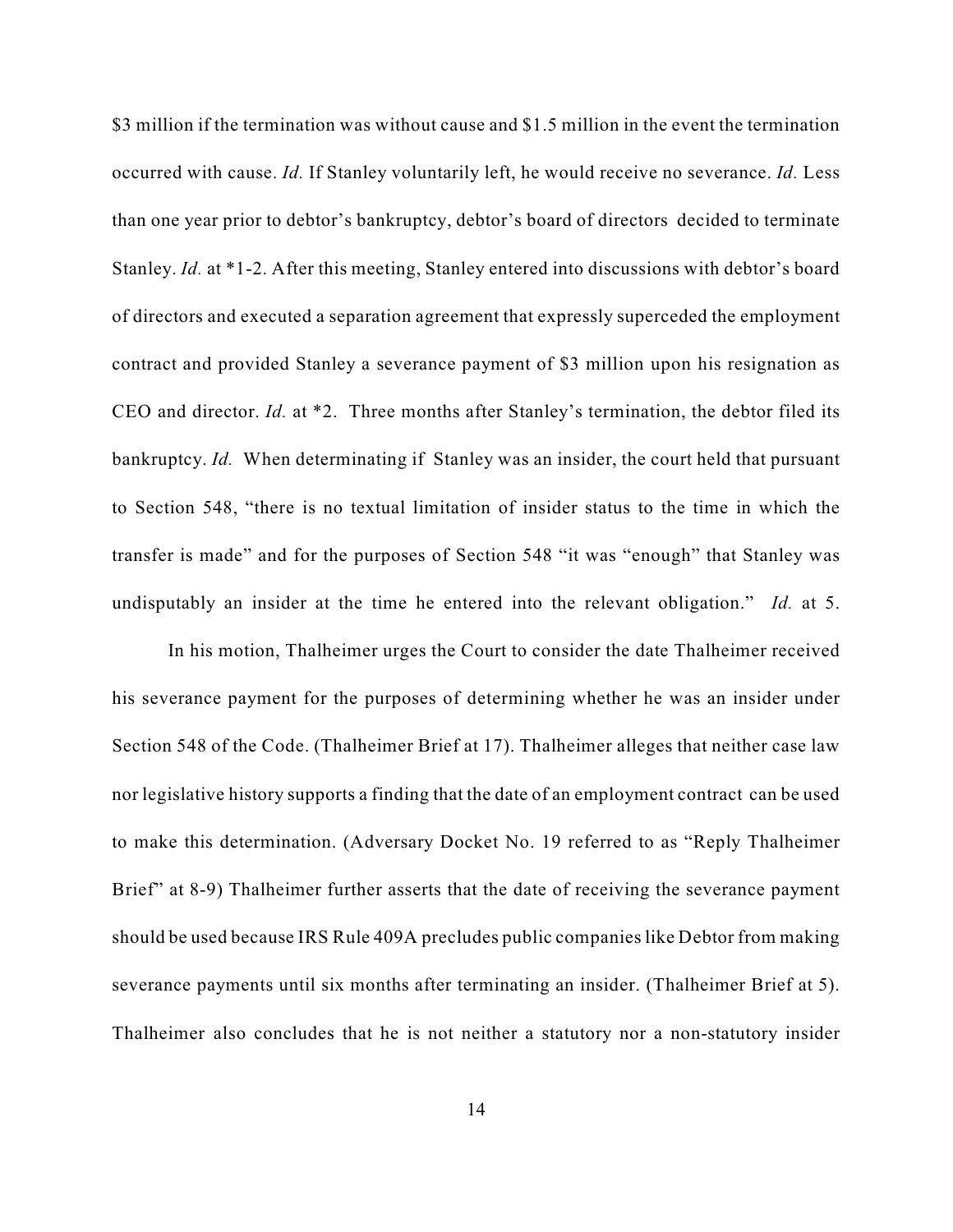because he did not occupy any of the statutorily defined positions and did not have any degree of control or influence over the Debtor when he received his severance payment in April 2007. (Thalheimer Brief at 18).

In opposing Thalheimer's contentions, Debtor requests that the Court use the date of the Employment Agreement for the purposes of determining Thalheimer's insider status. (Adversary Docket No. 18 referred to as "Debtor Reply Brief" at 13). Debtor contends that using the date of receiving the severance payment is contrary to Congressional intent and is not supported by the case law that addresses constructive fraudulent transfers. (Debtor Reply Brief at 14-17). Debtor lastly argues that IRS Rule 409A should not be used as a method for circumventing the Code to permit corporate insiders from receiving excessive severance payments. (Debtor Reply Brief at 14).

The Court finds that the date of an employment contract determines whether a transferee is an insider for purposes of Section 548. Both the *Pittsburgh* and *TransTexas* decisions, as well as Congressional intent, clearly support this finding and to conclude otherwise would completely undermine the purpose of the 2005 amendment. As stated previously in the Court's ruling, the purpose of the BAPCPA amendments in extending the look-back period was to protect creditors and the assets of the estate from excessive bonuses, loans, and payouts made to corporate insiders outside the ordinary course of business. 151 Cong. Rec. S1979-01. 2005 WL 497395 at \*21-26 (Cong. Rec. Mar. 3, 2005). Congress expressly intended that individuals holding the statutorily enumerated positions should be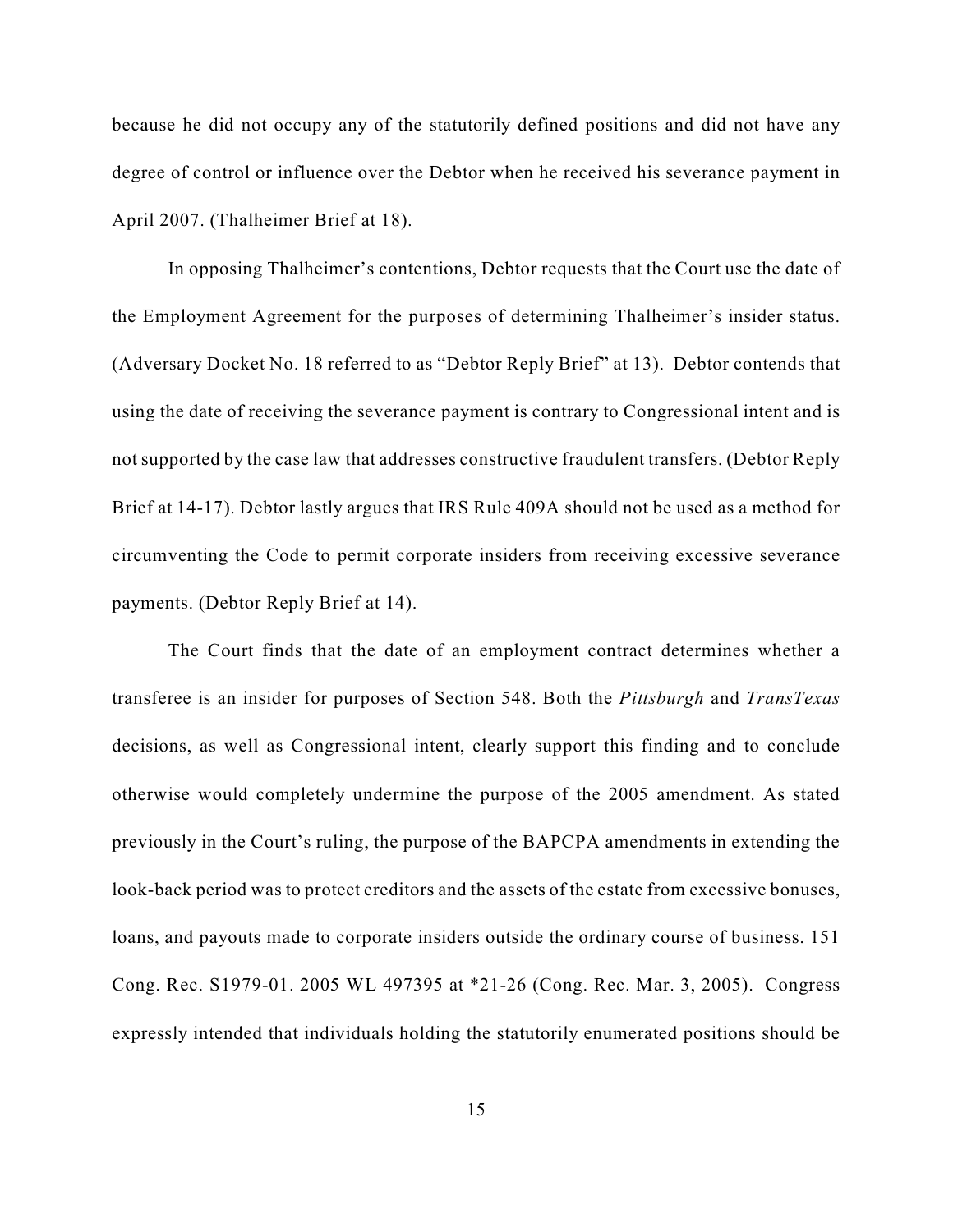subject to higher scrutiny in their dealings with a debtor. Were the date of receiving payment the date of determining insider status, severance payments such as the one in this case could never be avoided under the statute because insiders would obtain the right to payment but leave the company prior to receipt thus circumventing the purpose of Section 548.

While Thalheimer cites numerous cases<sup>4</sup> from other districts holding that the date of receiving payment is used to determine insider status, these cases are not relevant and involve actual fraud, thus invoking Section  $548(a)(1)(A)$ . The Court finds these cases unpersuasive and irrelevant to the issue before it. The *Pittsburgh* and *TransTexas* decisions support the Court's holding that the Employment Agreement is the mark for determining insider status. Thalheimer was both director and CEO of Debtor at the time of the Employment Agreement. Clearly, Thalheimer was at the time a statutory insider pursuant to Sections 101(31) and 548 of the Code. Because Thalheimer was a statutory insider, it is unnecessary to discuss whether Thalheimer was a non-statutory insider.

# **D. Debtor Received Less Than Reasonably Equivalent Value In Exchange For Thalheimer's Severance Payment**

Courts in the Third Circuit have defined "reasonably equivalent value" as "any benefit . . . whether direct or indirect . . . [which includes any] 'opportunity' to receive an economic benefit in the future." *In re R.M.L.*, 92 F.3d 139, 148 (3d Cir. 1996). To determine whether

*Mann v. GTCR Gold Rauner, L.L.C.*, 351 B.R. 708 (D. Ariz. 2006); *Tidwell v. AmSouth* <sup>4</sup> *Bank, N.A. (In re Cavalier Homes of Georgia, Inc.)*, 102 B.R. 878 (Bankr. M.D. Ga. 1989); *Dent v. Martin (In re Dent)*, 86 B.R. 290 (S.D. Fla. 1988); *Tennessee Whell & Rubber Co. V. Street (In re Tennessee Wheel & Rubber Co.)*, 62 B.R. 1002 (Bankr. M.D. Tenn. 1986); *Williams v. Gordon (In re Camp Rockhill, Inc.)*, 12 B.R. 829 (Bankr. E.D. Pa. 1981).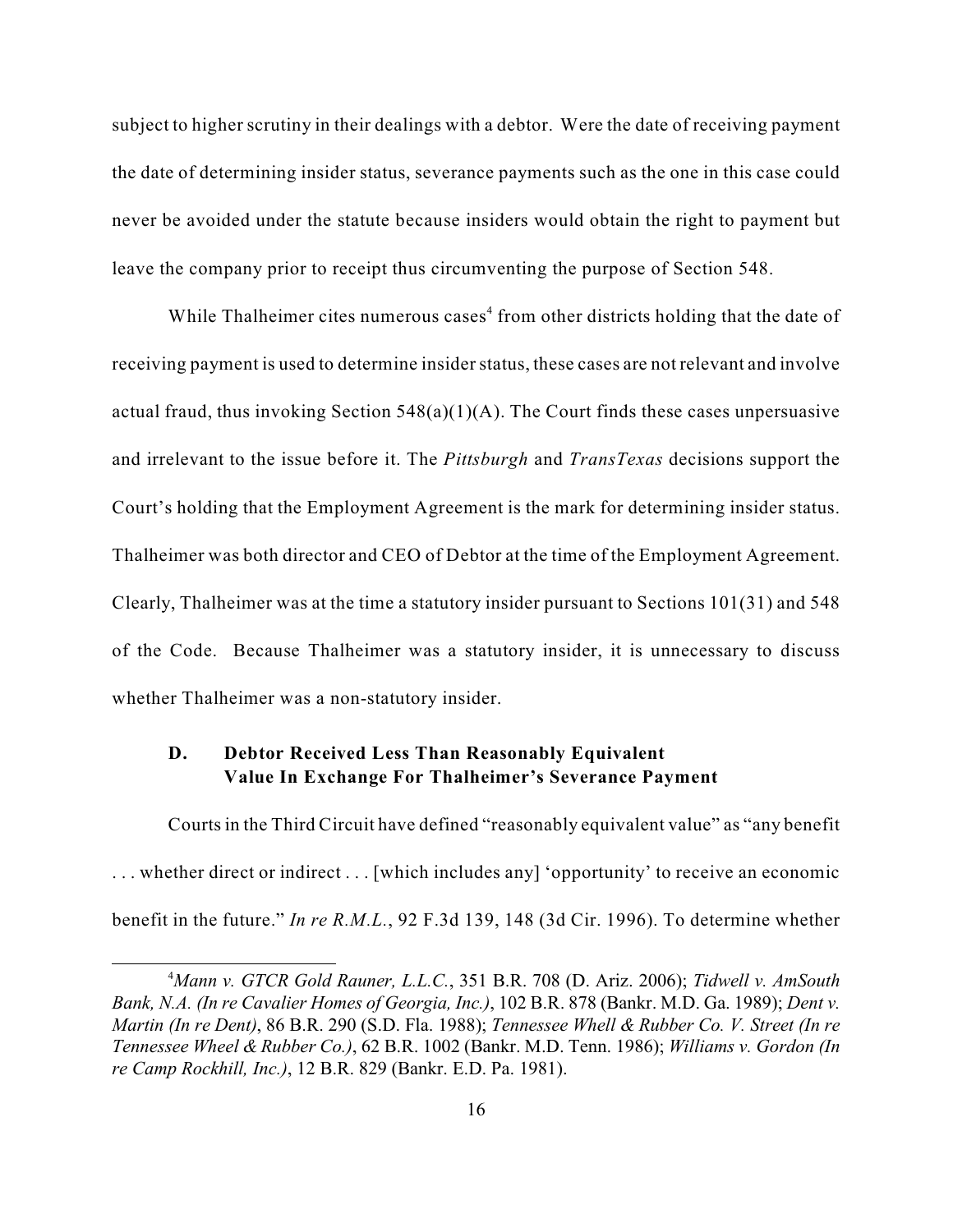a benefit constitutes "reasonably equivalent value," courts routinely look to the "totality of the circumstances" of the transfer in balancing the following factors: (1) the "fair market value" of the benefit received as a result of the transfer, (2) "the existence of an arm's length relationship between the debtor and the transferee," and (3) the transferee's good faith. *Fruehauf Trailer*, 444 F.3d at 213 (quoting *In re R.M.L.*, 92 F.3d at 148-149, 153).

Thalheimer asserts that the Debtor received reasonably equivalent value because separate counsel represented both Thalheimer and Debtor in arm's length negotiations of the Employment Agreement and the Settlement Agreement. (Thalheimer Brief at 14). Thalheimer contends that his voluntary resignation from the board of directors and waiver of any future claims against Debtor constitutes reasonably equivalent value. (Thalheimer Brief at 14). Thalheimer goes further to argue that the payment of his severance satisfies an antecedent debt which also constitutes reasonably equivalent value. (Reply Thalheimer Brief at 4-5). Lastly, Thalheimer argues that the Debtor cannot avoid the underlying obligation to pay his severance because the underlying obligation became due upon the signing of the Employment Agreement. (Thalheimer Brief at 15).

In the Motion, the Debtor posits that it did not receive any value in exchange for making the severance payment. (Adversary Docket No. 12 referred to as "Debtor Brief at 17). To support its argument, Debtor cites *In re Collegeville/Imagineering, L.P.*, Case No. 95-1619, 1999 WL 33220041 (D. Del. Oct. 5, 1999), holding that future consideration is not reasonably equivalent value because it is not "instrumental" in helping the Debtor avoid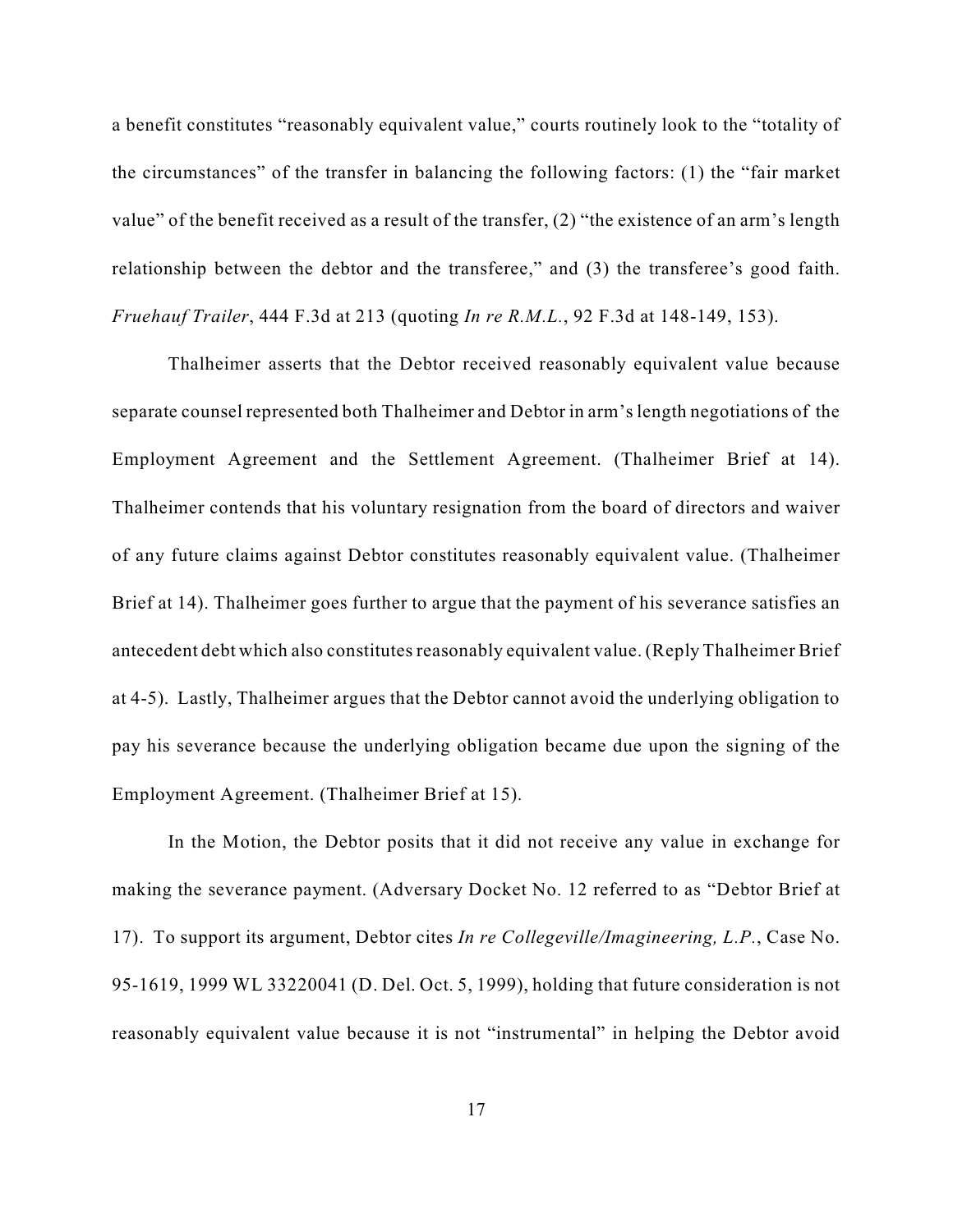bankruptcy and therefore Thalheimer's waiver of future claims is insufficient. (Debtor Brief at 14-15). Thalheimer received an \$850,000 base salary in exchange for his services as CEO and Debtor claims it received nothing for making the severance payment to Thalheimer. (Debtor Brief at 16). In concluding its argument, Debtor argues that a plain reading of Section 548(a) entitles the Debtor not only to avoid the transfers, but also the underlying obligation in the Employment Agreement to pay Thalheimer's severance. (Debtor Reply Brief at 11). Debtor further argues that the underlying obligation is within the two-year lookback period because the obligation to pay Thalheimer's severance did not rise until his termination. (Debtor Reply Brief at 6-7). The Court is satisfied that the undisputed material facts require the Court to conclude that the Debtor did not receive reasonably equivalent value.

The Court finds from the undisputed facts that the Debtor did not receive "reasonably equivalent value." At the time Thalheimer signed the Employment Agreement, Thalheimer's \$850,000 base salary served as consideration for hisservices as CEO. The severance package conferred benefits to Thalheimer, not the Debtor. Most notably, Thalheimer had a preexisting duty to provide services as CEO to the Debtor.

## **1. Thalheimer's Pre-Existing Duty To Serve As Debtor's CEO Is Not Consideration**

"Courts must look to state contract law principles to determine such issues as whether the non-debtor party to the contract is relieved of its obligations under the contract by the debtor's breach, state contract law is only controlling where the Bankruptcy Code itself does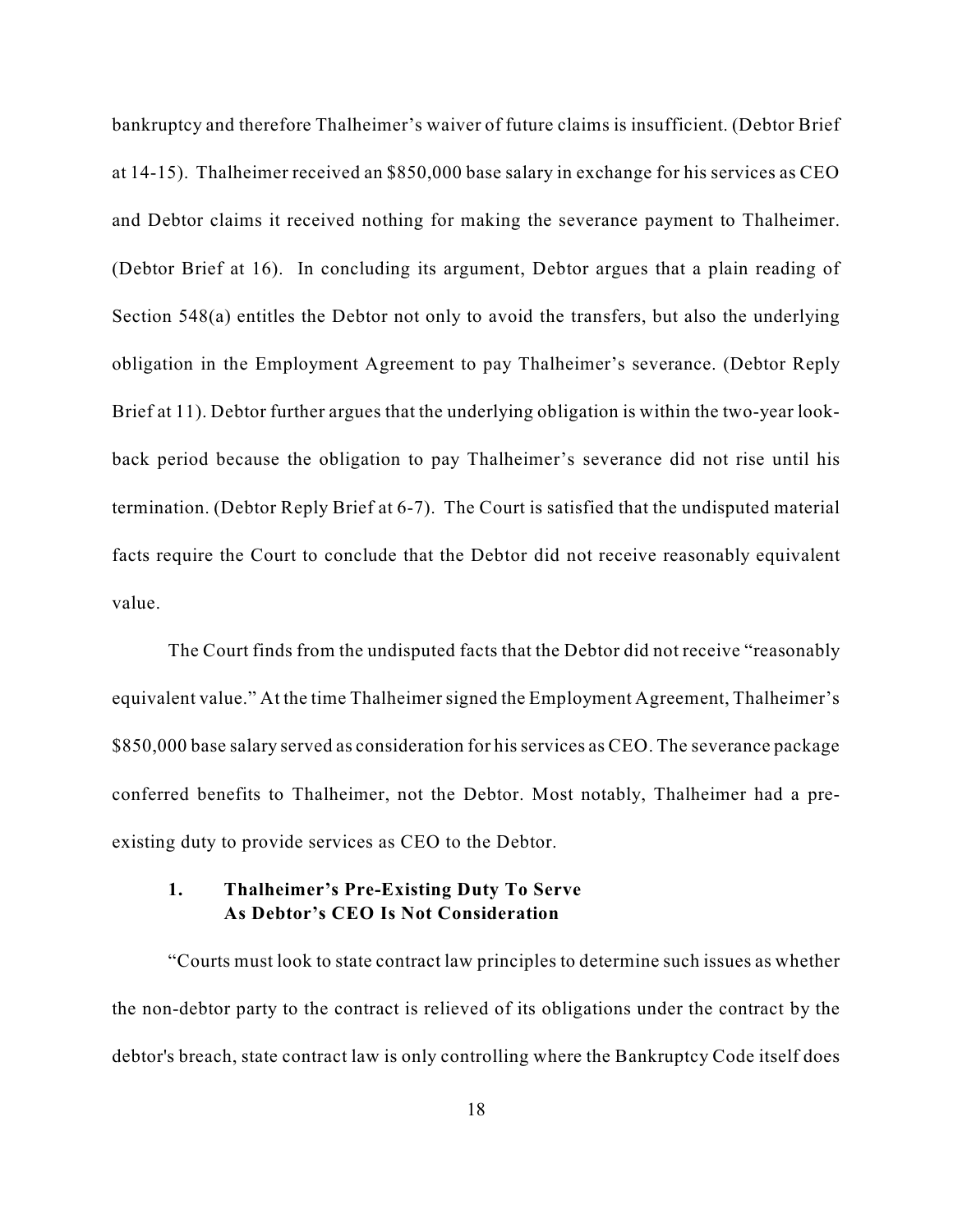not establish the rule to be applied." *In re Enron Corp.*, 354 B.R. 652, 659 (S.D.N.Y. 2006). 11 U.S.C.A. § 365.

In this case, Thalheimer had a pre-existing duty to serve as CEO pursuant to the Employment Agreement. The Employment Agreement obligated Thalheimer to provide services as CEO in exchange for legally sufficient consideration—an \$850,000 base salary. Although the Employment Agreement contemplated "severance payments" and "SERP benefits," the details of these benefits were not finalized at the time the parties signed the Employment Argument. Under the Settlement Agreement, Thalheimer's waiver and voluntary resignation conferred no benefit and was not "instrumental" to the Debtor's success. In *In re Collegeville/Imagineering, L.P.*, 1999 WL 33220041 (D. Del. Oct. 5, 1999), the court determined that an employee conferred reasonably equivalent value when he waived his then-existing contractual right to a \$2 million dollar put option in exchange for payments of approximately \$125,000. *Id.* at \*8. The employee's waiver was critical to the debtor because it enabled the debtor to secure additional financing that helped keep it out of bankruptcy for the remainder of the year. *Id.* In contrast, Thalheimer's waiver and voluntary resignation as director was not "instrumental" to the Debtor's welfare. At the time of the Settlement Agreement, the Debtor was headed toward bankruptcy. Thalheimer's waiver and voluntary resignation did not harm or help the Debtor with its bankruptcy filing.

In a decision more similar to this case, the court in *In re Simone*, 229 B.R. 329 (Bankr. W.D. Pa. 1999), held that future services not yet performed did not constitute reasonably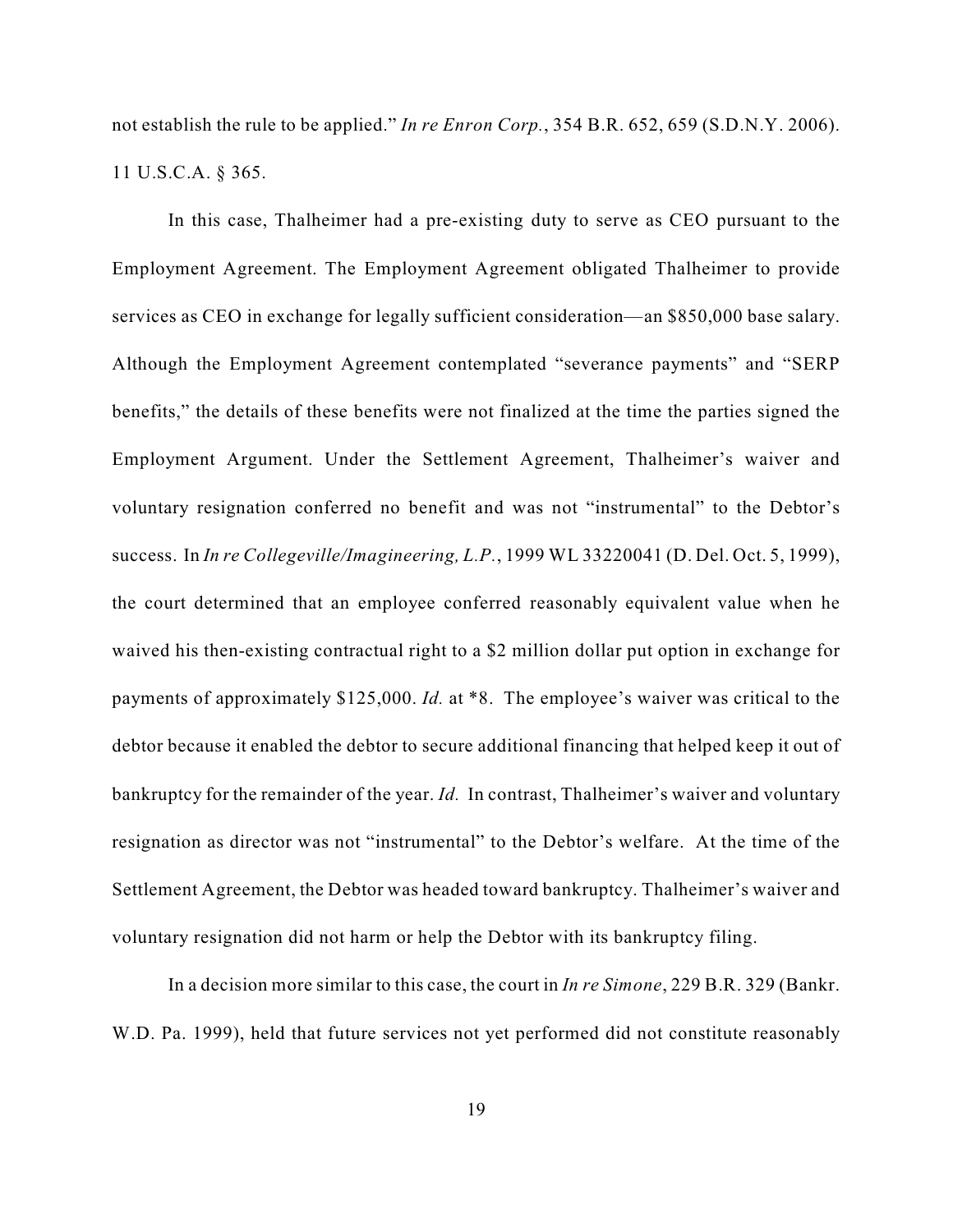equivalent value at the time of the transfer. *Id.* at 336. Thalheimer's waiver of bringing a future claim against Debtor did not provide reasonably equivalent value to Debtor because Thalheimer did not have a claim already filed against Debtor at the time of the transfer.

## **2. Debtor Can Avoid The Underlying Obligation To Pay Thalheimer's Severance Pursuant To The Settlement Agreement**

The question remains whether a trustee or debtor is permitted to avoid not only a transfer, but also the underlying obligation. In the *All-Type* decision, the trustee sought to recover health insurance payments made four years prior to the debtor's bankruptcy filing pursuant to Connecticut's state avoidance statutes and Sections 547 and 548 of the Code. *All-Type*, 274 B.R. at 319. The Court found that the trustee could not avoid a four-year-old health insurance obligation due to the "temporal limitations" of the Connecticut fraudulent transfer law. *All-Type*, 274 B.R. at 323. Similar to the Code, Connecticut law provides that a constructive fraudulent transfer can only be avoided if the claim existed either at the time of the transfer or when the obligation was incurred. *Id.* Since the underlying obligation was not avoidable by the Trustee, the payments made during the avoidance time frame represented payments on an antecedent debt, and were therefore made for reasonably equivalent value and could not be avoided. *Id.* at 325. Pivotal to the court's decision, however, was the fact that the trustee did not seek to avoid the incurrence of the underlying obligation, instead seeking to avoid the monthly transfer. In its ruling, the court held that "the underlying analysis would be different had the trustee also sought and obtained an avoidance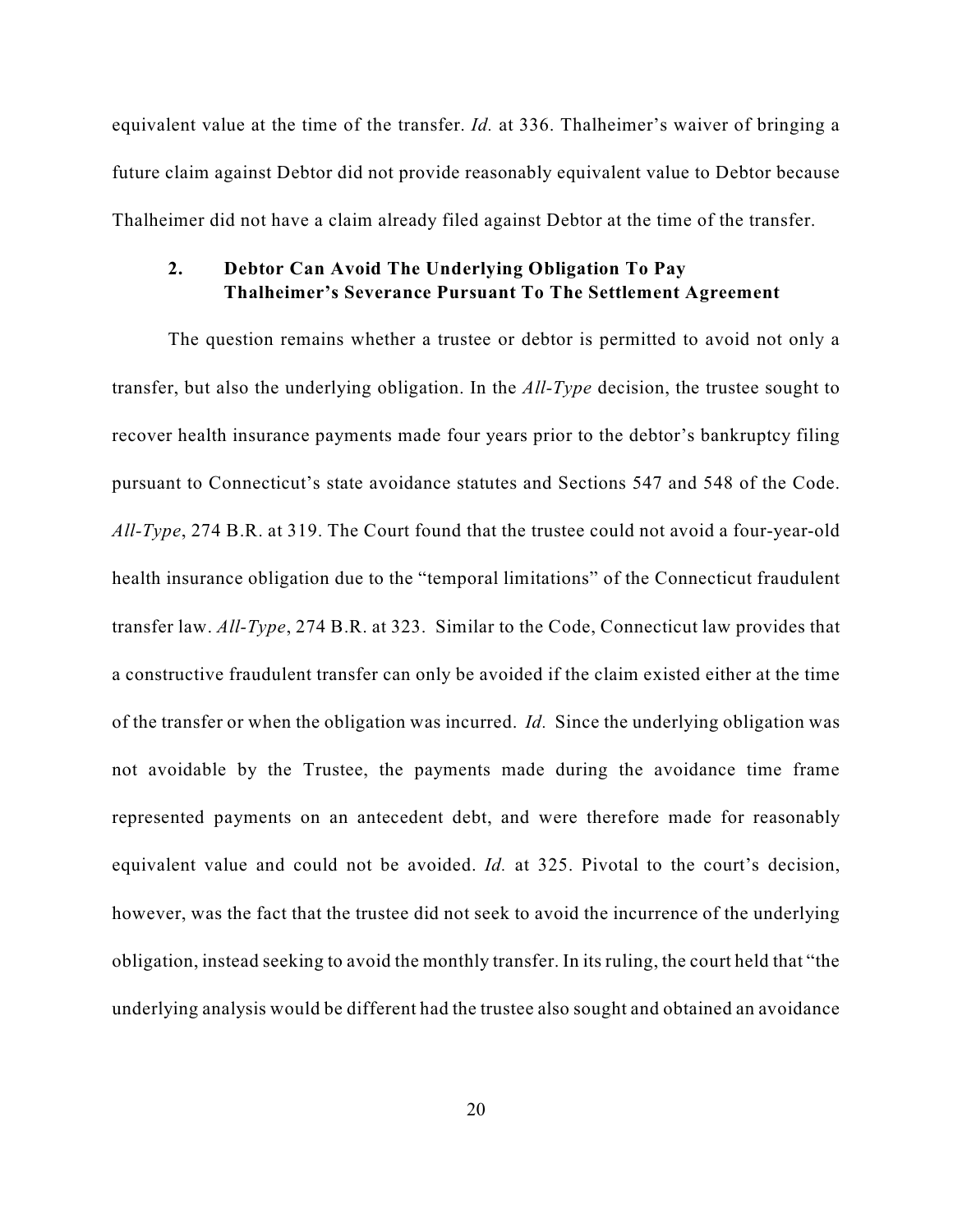of the incurring . . . obligation. In that event the [p]ayments could no longer be supported by the value of debt satisfaction since no debt would exist." *All-Type*, 274 B.R. at 324.

*All-Type* is inapposite. Federal bankruptcy laws rather than state avoidance statutes are applicable. The Debtor does not seek to avoid Thalheimer's severance pursuant to state avoidance statutes. Congressional intent requires bankruptcy courts to adopt the date for an obligation arising under a settlement agreement because not doing so would undermine the purpose of the 2005 amendment. 151 Cong. Rec. S1979-01, 2005 WL 4977395 at \*21-26 (Cong. Rec. Mar. 2005). Unlike *All-Type*, the challenge to the underlying obligation is not time-barred because Debtor's obligation to pay Thalheimer's severance arose on the date of the Settlement Agreement. Unlike the trustee in *All-Type*, the Debtor in this case seeks to avoid both the transfer and the obligation and is within its rights to do so under Section 548. Debtor can avoid the underlying obligation thereby effectively eliminating the debt. Because no debt existed, Debtor's transfer of Thalheimer's severance payment was for less than reasonably equivalent value.

# **D. Thalheimer's Severance Payment Is Not A Transfer Made in The Ordinary Course of Business**

The fourth prong under Section  $548(a)(1)(B)(ii)(IV)$ , requires a showing that the transfer was not made in the ordinary course of debtor's business. The Court examined the purpose of the ordinary course of business requirement in other contexts and held that its purpose is to leave undisturbed *normal financial relations* between a debtor and its creditors,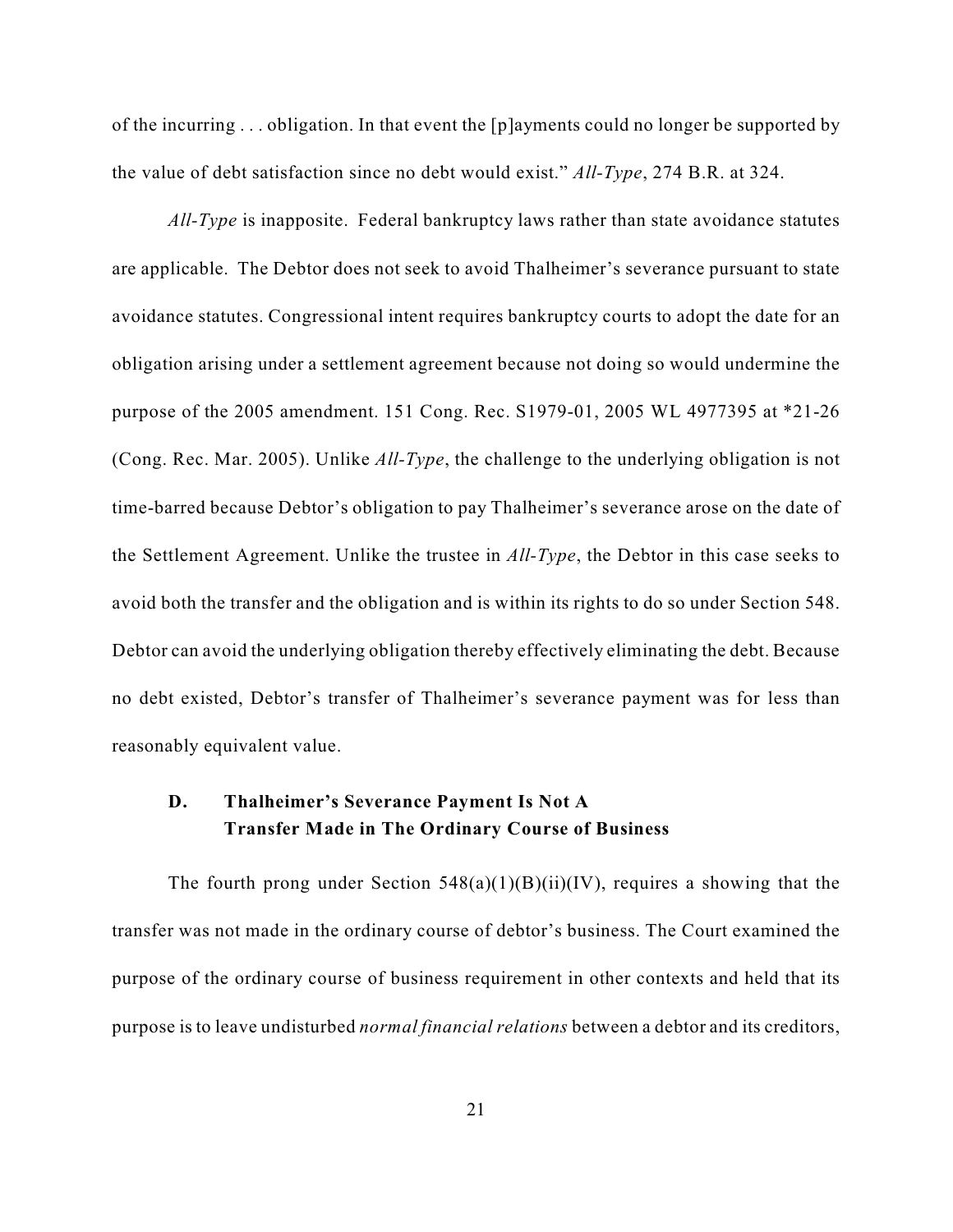even as a company approaches bankruptcy. *In re Montgomery Ward, LLC*, 348 B.R. 662, 673 (Bankr. D. Del. 2006)(quoting 5 *Collier on Bankruptcy* P. 547.04(2)(a)(ii)(B) (Alan N. Resnick & Henry J. Somme reds.,  $15<sup>th</sup>$  ed. Rev.)(emphasis added)). The term "ordinary course of business" protects "recurring, customary credit transactions that are incurred and paid in the ordinary course of business of the debtor and the debtor's transferee." *Id.* (quoting *United States Trustee v. First Jersey Sec., Inc. (In re First Jersey Sec., Inc.)*, 180 F.3d 504, 512 (3d Cir. 1999)). Courts hold that when a debtor transfers funds for the sole benefit of an insider, the transfer is not considered in the ordinary course of business. *In re Nat'l Gas Distrib.*, 346 B.R. 394, 405 (Bankr. E.D.N.C. 2006).

Thalheimer asserts that his severance constitutes payment of an antecedent debt and therefore is a transfer made in the ordinary course of business. (Thalheimer Brief at 21). Thalheimer contends that just because severance payments were not made to any other officers does not mean that the payment is outside of the ordinary course. (Thalheimer Brief at 20-21). Thalheimer cites several cases to support the contention that the "recurring" element is not a critical requirement for a transfer to be made within the ordinary course of business. (Thalheimer Brief at 21).

In responding to Thalheimer's arguments, Debtor convincingly argues that the severance payments are outside of the ordinary course of business because they arose from the Employment Agreement and the Settlement Agreement. (Debtor Brief at 17). It is readily apparent to the Court that Thalheimer's ouster was an unusual and unique occasion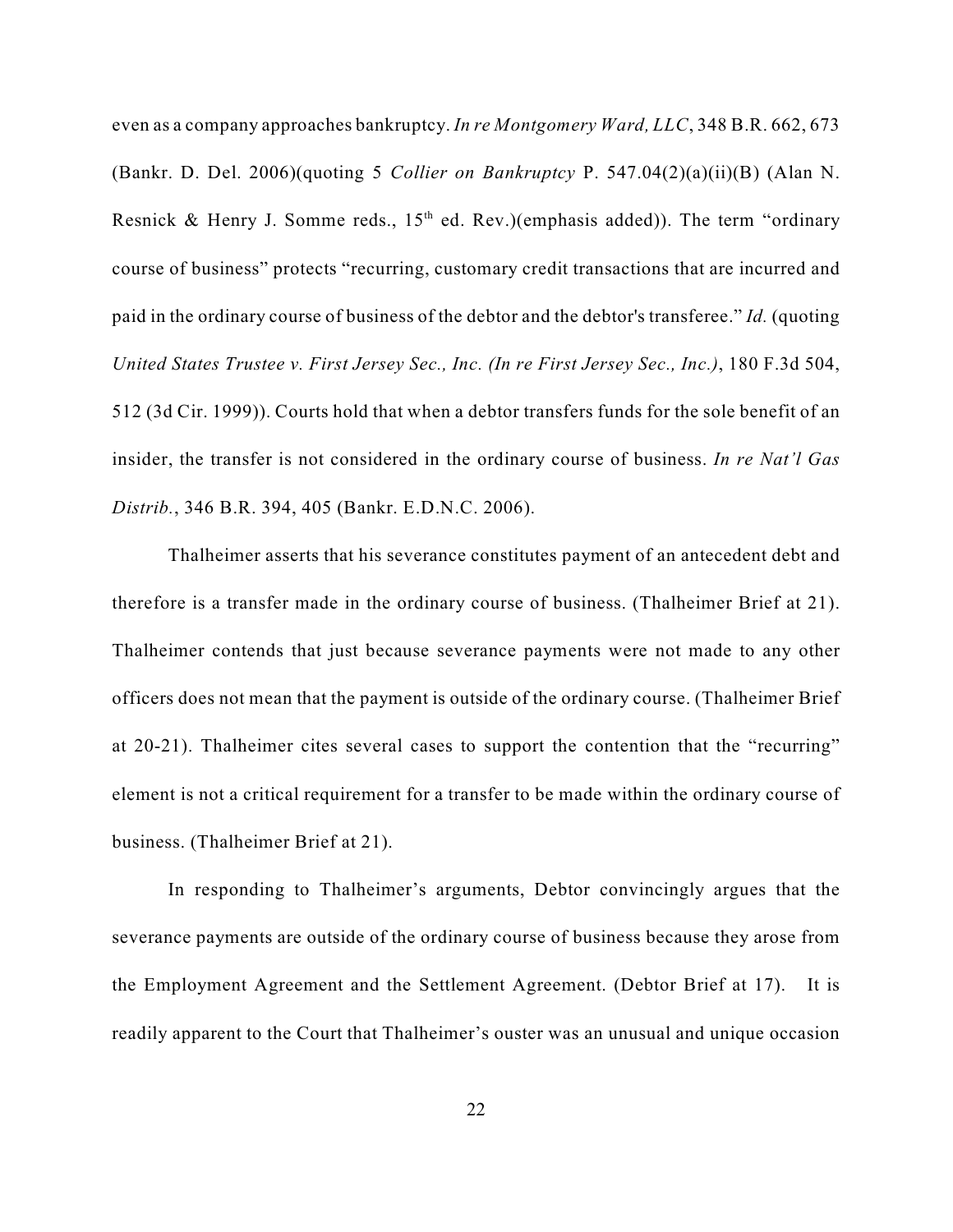and there was nothing "ordinary" about it or its aftermath. In fact, Debtor represented to the Court, without challenge, that Thalheimer's severance is neither recurring nor customary because no other officer or director of the Debtor received a severance payment. (Hearing Transcript, D.I. 2023 (Main Case) at 12-13). In response to Thalheimer's contention that the severance serves as payment of an antecedent debt, the Debtor argues that the payment of any antecedent debt is not within the ordinary course of business. (Debtor Reply Brief at 18). Debtor properly observes that were Thalheimer correct, Section 548 would not protect creditors from payments made to insiders. (Debtor Reply Brief at 18-19).

Thalheimer's Settlement Agreement is beyond a fare-thee-well, outside the ordinary course of Debtor's business because the severance payment is neither recurring nor customary. The Settlement Agreement granting the severance payment to Thalheimer was not executed until five years after the Employment Agreement. As Debtor's counsel represented during the March 22, 2010 hearing, no other insider or employee received a severance payment upon termination. The fact that no other director or officer received severance payments proves that Thalheimer's severance payment was anything but recurring or customary. Instead, Thalheimer's severance was a transfer made to an insider at a time when the Debtor suffered from severe financial distress, therefore making the payment extraordinary and avoidable.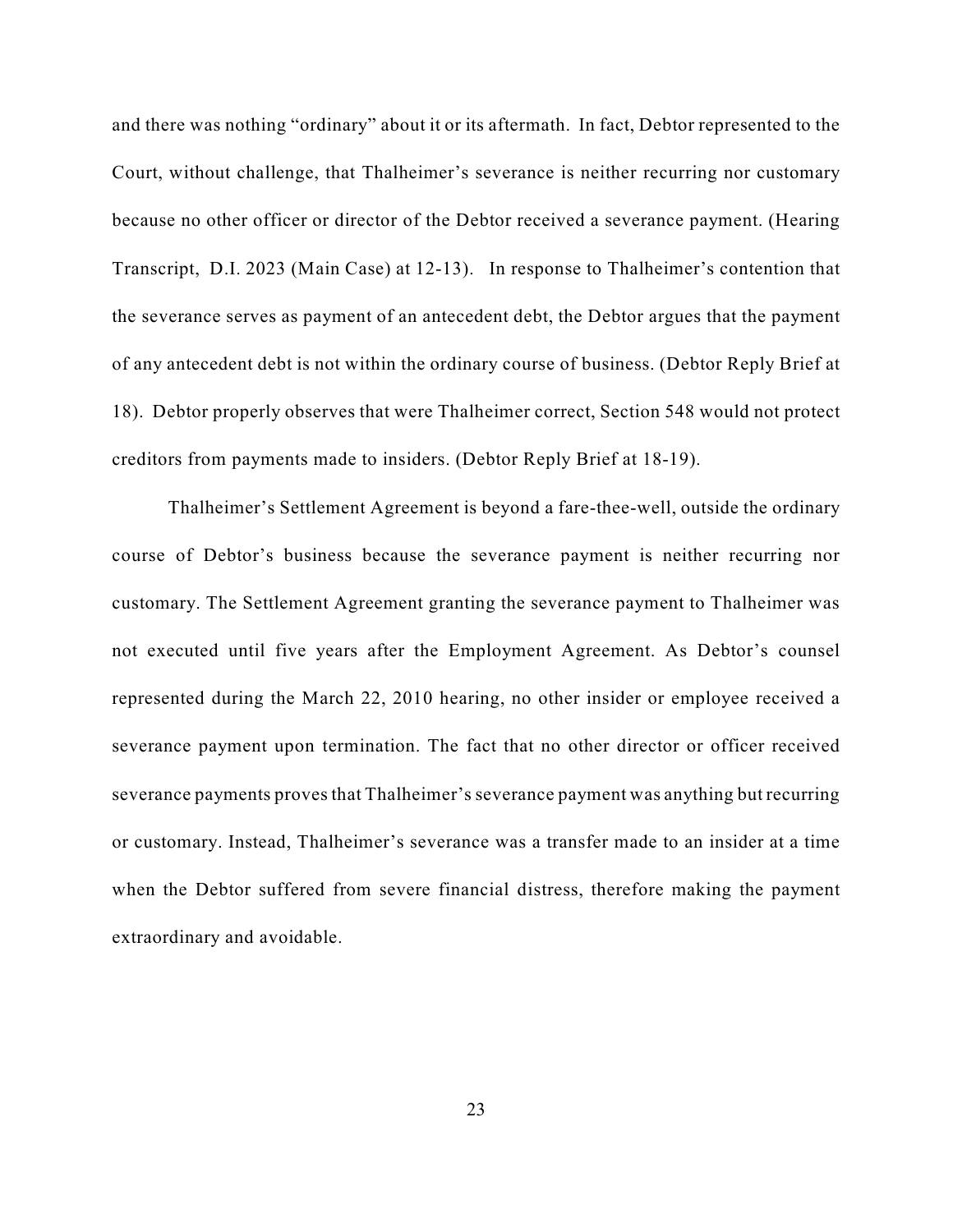#### **V. CONCLUSION**

For the reasons discussed, the Debtor's Motion is GRANTED. Debtor successfully established that the severance payment to Thalheimer was a constructive fraudulent transfer as provided by Section  $548(a)(1)(B)(ii)(IV)$  of the Code. Debtor successfully demonstrated it made a severance payment outside the ordinary course of business within two years of the Petition Date, to an insider, Thalheimer, based upon the Employment Agreement and the Settlement Agreement for which the Debtor received no reasonably equivalent value. In turn, Thalheimer's Motion for Summary Judgment is DENIED. An appropriate order will follow.

Dated: April 28, 2010

.

KEVIN GROSS, U.S.B.J.